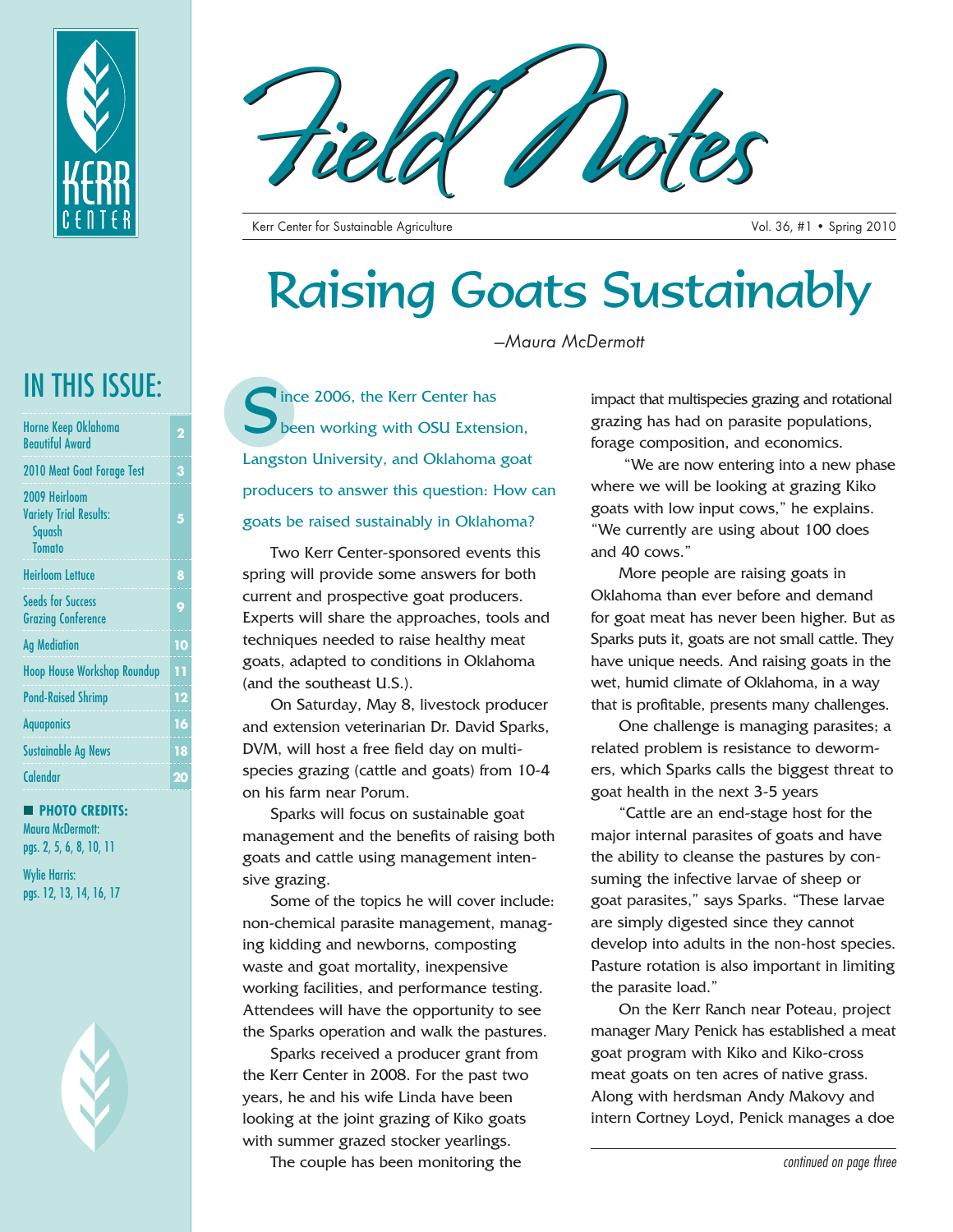*The Kerr Center for Sustainable Agriculture offers progressive leadership and educational programs to all those interested in making farming and ranching environmentally friendly, socially equitable, and economically viable over the long term.* 

The Kerr Center is a non-profit foundation located on 4,000 acres near the southeastern Oklahoma town of Poteau. It was established in 1985.

#### **For further information contact us at:**

P.O. Box 588, Poteau, OK 74953 918/647-9123 phone, 918/647-8712 fax mailbox@kerrcenter.com www.kerrcenter.com

Overstreet-Kerr Historical Farm 918/647-8749

Visit the Kerr Center web pages for information on programs, staff, history and for extensive information on sustainable agriculture.

#### **STAFF:**

James E. Horne, PhD., *President and CEO* Simon Billy, *Stewardship Ranch Technician* Bruce Branscum, *Stewardship Ranch Technician* Jessica Castillo, *Office Coordinator* Jim Combs, *Development Manager, Overstreet-Kerr Historical Farm* Wylie Harris, *Contract Communications Specialist* George Kuepper, *Sustainable Agriculture Specialist* Andy Makovy, *Ranch Herdsman/Technician* Maura McDermott, *Communications Director* Lena Moore, *Administrative Assistant* Mary Penick*, Pineywoods Cattle/Goat Projects Manager* David Redhage, *Director, Southern SARE PDP Program, Natural Resources Economist* Liz Speake, *Business Manager* Doug Walton, *Community Foods Coordinator* Melanie Zoeller, *Executive Administrative Assistant Field Notes* is published quarterly and is sent free to subscribers. Editor: Maura McDermott Assistant Editor: Wylie Harris Copyright 2010 by the Kerr Center for

Sustainable Agriculture. Newsletter articles may be reprinted if credit is given and a copy is sent to the newsletter editor.

Printed by Calvert-McBride, Ft. Smith, AR

Design by Argus DesignWorks

# KOB Honors Kerr Center President

iting his years of leadership in focusing "the world's attention on sustainable agriculture," Keep Oklahoma Beautiful (KOB) honored Kerr Center president Dr. James E. Horne with its Lifetime Achievement award on November 17th at the Skirvin Hilton Hotel in Oklahoma City.



Jim Horne

Lifetime Achievement recipients are chosen by the KOB board of directors "from among those Oklahomans who have shown a strong commitment to improving, preserving, beautifying and sustaining Oklahoma's environment."

"Dr. Horne has an extraordinary passion for transforming conventional agriculture with daring innovation, creativity and rock solid research," said the group. "He continues to find ways to incorporate sustainable practices into the farming industry."

In its commendation, Keep Oklahoma Beautiful also said Horne is "known for championing the ordinary hard working farmer who is too often forgotten."

Horne said he would accept the award on behalf of the Kerr Center, and he thanked center staff and trustees for their work and support.

The lifetime achievement award is given "to a person for a body of work spanning at least 25 years, showing outstanding achievement in leadership and environmental stewardship through efforts producing obvious improvements and preservation of Oklahoma's environment."

Horne received the award during KOB's 19th annual Environmental Excellence Awards dinner. It was one of twenty awards given to Oklahoma communities, businesses and individuals for efforts as wide ranging as recycling to planting trees to monitoring water for pollutants.

For more information on KOB's community programs to improve Oklahoma's environment visit keepoklahomabeautiful.com or call them in Oklahoma City at 405.286.9141.

## **The Great American Cleanup™**

in Oklahoma will start March 1 and end May 31, 2010. Registered participants receive free supplies compliments of the national



sponsors for Keep America Beautiful's Great American Cleanup™ - and groups are eligible to compete for prizes. For more information visit www.keepoklahomabeautiful.com/great-american-cleanup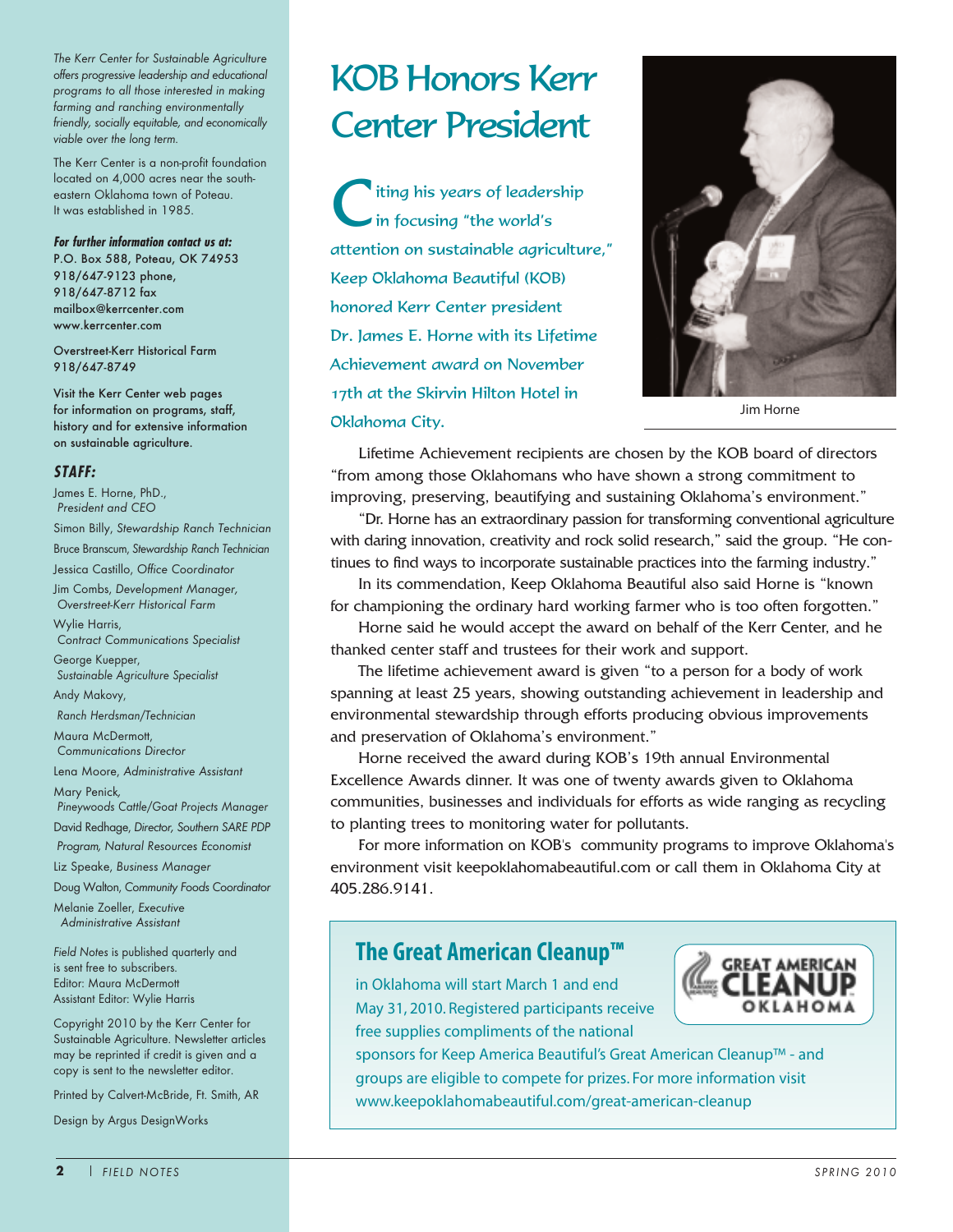#### continued from page one

herd and the annual "buck test."

One goal of the program is to identify meat goats with the genetics that enable them to perform well on pasture. The goats are tested regularly for parasite resistance using FAMACHA scoring and fecal egg counts.

Why and how to perform these tests will be the subject of the "Le Flore County Goat Parasite Workshop" on Saturday, June 5, from 9-3. The Kerr Center will host at the center headquarters. The Oklahoma Cooperative Extension Service is co-sponsor.

The morning will be devoted to learning about internal parasites that afflict goats and the problem of resistance to dewormers. Dr. Steve Hart from Langston University's American Institute for Goat Research will talk about worm biology and ways to effectively manage parasites without regular deworming.

After lunch attendees will receive hands-on training in the FAMACHA [eye (lid) color scoring] test and fecal egg counts.

These two simple, yet important techniques can reveal crucial information about the health of the goat and help goat producers manage their herds sustainably.

# 2010 Oklahoma Forage-Based Buck Test for Meat Goats

The Kerr Center is again teaming up with the OSU Cooperative Extension Service to conduct the 2010 test Oklahoma Forage-Based Buck Test (formerly called the Oklahoma Commercial Meat Goat Performance Test). It will be the fourth year for the test.

Meat goats are booming in Oklahoma agriculture, and it's important to know which lines perform best on pasture. The forage performance test helps answer that question.

Goat producers wishing to test their bucks' performance on forage are invited to enter bucks in the test, which will run from mid-July until the end of October.

Fee is \$120 per buck, and nominations are due by June 11, 2010. For complete information on this year's test, and the entry form, visit the Kerr Center website at www.kerrcenter.com/ stewardship/goats.html or call the center. Reports on the 2007 and 2008 buck tests are also online there or available by calling the Kerr Center. The 2009 Report will be online later this year. Those interested can follow progress on the 2010 test via the

online test blog at www.kerrosubucktest.blogspot.com. For more information contact Mary Penick by calling the Kerr Center or email mpenick@kerrcenter.com.

# **Multispecies Grazing Field Day**

#### **MAY 8, 10-4**

Preregistration required. Deadline: May 4. Space is limited. Free, lunch will be provided. Held rain or shine; bring lawn chair. Boots are advised for pasture walk.

Directions to the Sparks Farm:

From I-40: Take the Ross Road exit (exit is just west of the Muskogee turnpike exit). Go south 4-5 miles to Road 111. Go west 1 1/4 miles. Look for white house with white pipe fence just after low water crossing.

### **Le Flore County Goat Parasite Workshop**

#### **JUNE 5, 9-3**

Preregistration required. Deadline: June 2. Space is limited. \$10 per person, covers cost of lunch. Payable the day of the event. Held rain or shine. Directions: The Kerr Center is located about five miles south of Poteau on highway 271. Look for signs or check website for a map.

Register for either event by calling 918.647.9123 or by emailing mailbox@kerrcenter.com.

# 2009 Commercial Meat Goat (Buck) Forage Test Results

Fifty-eight goat bucks from 14 farms in 6 different states competed in the 2009 test. Overall, the bucks gained an average of 0.07 pounds per day of the test; champions gained weight more than twice as fast. The scoring system used to rank the bucks included measures of parasite resistance, including fecal egg counts and FAMACHA (eyelid color test) scores.

#### **GRAND CHAMPION**

Breed: Kiko Average Daily Gain: 0.25 lb. Owner: Linda Sparks, Goat Hill Kikos, Porum, OK

#### **RESERVE GRAND CHAMPION**

Breed: Kiko Average Daily Gain: 0.15 lb. Owner: Duff & Laura Sandness, Double S Livestock, Kincaid, KS

#### **1ST PLACE ENDING FECAL EGG COUNT**

Breed: Kiko Ending FEC: 50 Owner: Wes Pinneo, B Bar W Kikos, Kincaid, KS

#### **TOP HERDSMAN BY AVERAGE DAILY GAIN**

Linda Sparks, Goat Hill Kikos, Porum, Oklahoma (average of .15lbs/day)

#### **TOP HERDSMAN BY FECAL EGG COUNT**

Craig Adams, Adams Family Kikos, Litchfield, IL (FEC 1400 average)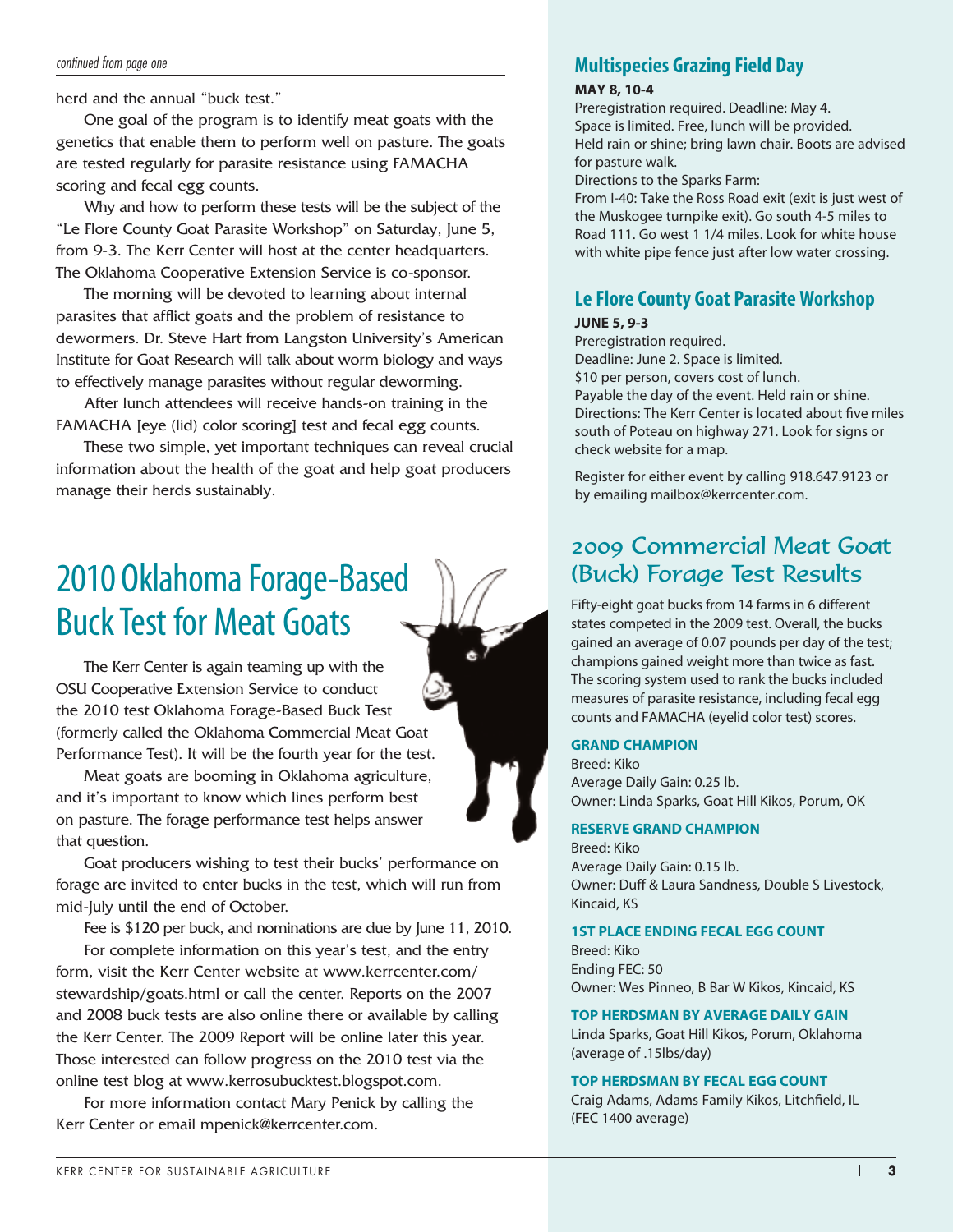# Something Old, Something New: Heirloom Vegetable Trials and the Kerr Center Horticulture Program

*— George Kuepper*

The Kerr Center's efforts at preserving crop and<br>livestock genetic diversity often give its pastur livestock genetic diversity often give its pastures and plots an old-timey look, populated as they are by breeds and varieties popular a century or more ago.

Looks can be deceiving. The Kerr Center works with such "outdated" materials in order to retain its place on the cutting edge of sustainable agriculture.

"Heirloom" or heritage crop varieties are usually old cultivars, no longer in wide use by large-scale commercial growers. There are several reasons for the Kerr Center's interest in heritage varieties.

Preserving and re-evaluating heirloom varieties go to the heart of the fifth principle of sustainability: selecting plants and animals adapted to the environment.

In addition to providing a valuable genetic reservoir for plant breeders, many heirlooms also perform well in the field. They often provide profitable production and marketing niches for growers; home gardeners are showing increased interest as well.

Furthermore, the ability to save and re-plant seed (as can be done with non-hybrid, non-genetically engineered heirlooms) makes growers less dependent on the increasingly consolidated commercial seed industry, fostering food security.

Each year, the Kerr Center's heirloom variety demonstration trials focus on different crops. In 2008, okra and sweet sorghum took a turn; in 2009, tomatoes and summer squash went "on trial."

# SQUASH TRIAL

All squash belong to the cucurbit family (*Cucurbitaceae*) – a large group that also includes melons, gourds, cucumbers, pumpkins, and chayote. Within the cucurbit family, the genus *Cucurbita* contains all of the squash and pumpkins.

*Cucurbita* is subdivided into five species. The most common squash, pumpkins, and decorative gourds grown in the U.S belong to four of these species: *Cucurbita pepo, C. moschata, C. maxima,* and *C. mixta*. Most summer squash are *C. pepo*.

# Summary of the 2009 Squash Trials

| <b>VARIETY</b>               | <b>TYPE</b>     | <b>RELATIVE YIELD</b> | <b>1ST HARVEST</b>   |
|------------------------------|-----------------|-----------------------|----------------------|
| <b>ZUCCHINI LUNGO BLANCO</b> | Bush            | <b>High</b>           | $15 - \lim$          |
| <b>ZUCCHINI DARK GREEN</b>   | Bush            | Medium                | $15 - \lim$          |
| <b>ZUCCHINI GOI DEN</b>      | <b>Rush</b>     | l ow                  | $15 - \lim$          |
| <b>STRAIGHTNECK</b>          | <b>Rush</b>     | High                  | $15 - \lim$          |
| <b>ZUCCHINI, GREY</b>        | <b>Bush</b>     | Medium                | $15 - \lim$          |
| <b>ZUCCHINI BLACK BEAUTY</b> | <b>Bush</b>     | Medium                | $17 - \text{Jun}$    |
| <b>MAYERAS</b>               | <b>Trailing</b> | V.V. High             | $17 - \mathrm{J}$ un |
| YFLLOW SCALLOP               | <b>Rush</b>     | l ow                  | $19 - \lim$          |
| <b>EARLY CROOKNECK</b>       | <b>Rush</b>     | l ow                  | $19 - \lim$          |
| <b>ZUCCHINO RAMPICANTE</b>   | <b>Trailing</b> | V. High               | $19 - \lim$          |
| <b>MANDAN</b>                | <b>Trailing</b> | V.V. High             | $19 - \lim$          |
| <b>COCOZELLE ITALIAN</b>     | <b>Bush</b>     | Medium                | $22$ -Jun            |
| <b>KAMO KAMO</b>             | <b>Trailing</b> | $26$ -Jun<br>High     |                      |
| TRAII ING GRFFN MARROW       | <b>Trailing</b> | V. High               | 29-Jun               |

Summer squash should be of particular interest to both commercial and non-commercial growers. A Rutgers University survey of farmers' markets found that both zucchini and squash of all kinds were among the top ten consumer vegetable purchases. A 2009 survey conducted by the National Gardening Association found that roughly one-third of gardeners grow summer squash, making it the sixth most popular homegrown vegetable in the country.

One of the most interesting trial results was the great variation in summer squash fruit. Supermarkets rarely sell anything but a few popular forms of summer squash, such as green zucchini and yellow straightneck. There is much more variation, but investigation of heirloom varieties is required to find it.

All of the varieties tested yielded well, though some clearly produced much more fruit. All of the trailing varieties produced more fruit than even the best-performing bush varieties.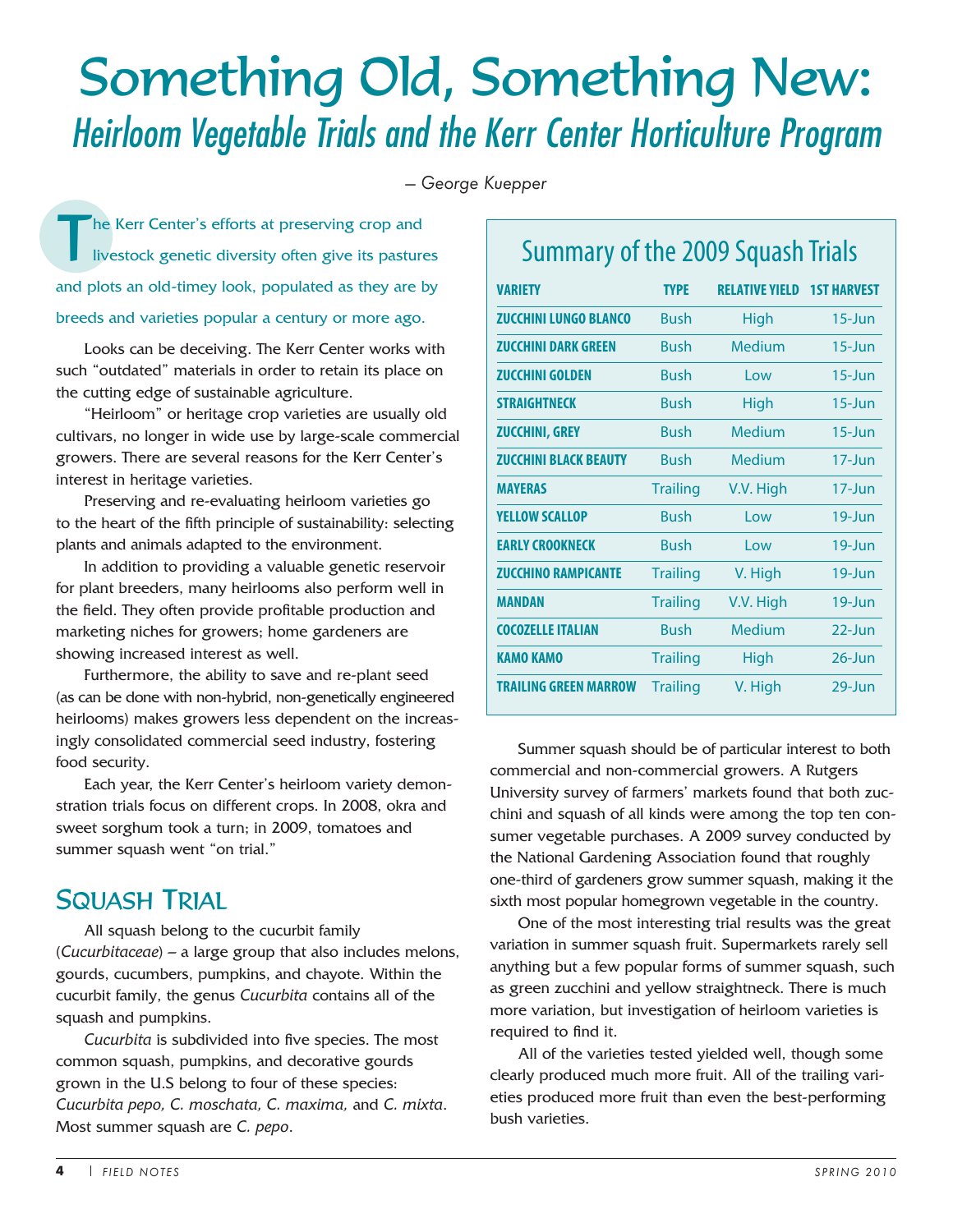As experienced gardeners know, though, one can easily be overwhelmed with summer squash, and total yield may not be nearly as important as taste, marketability, or other characteristics.

Descriptions of a sampling of individual varieties follow. For descriptions of all varieties in the trial, as well as complete details of trial methods and results, see the full report online at www.kerrcenter.com.



TRAILING GREEN MARROW SOUASH

#### Mandan

The Sand Hill Preservation Center catalog describes the fruit as small, round, and flattened - a "Native American type," with average quality but great insect tolerance. It exhibits a variety of green, orange and cream colors - very unconventional for a summer squash. Mandan was one of the best producers in the trial. Writer Amy Goldman describes two strains of Mandan, which she recommends more as a decoration than as an eating-quality squash. Grown by the Mandan tribe and stored like winter squash, it is perhaps one of the oldest kinds of squash.

### Trailing Green Marrow

Also called Long Green Trailing Vegetable Marrow, this was the last variety in the trial to produce. Fruit are large and striped; they remain edible for a long time. It was highly productive.



ZUCCHINO RAMPICANTE SQUASH

#### Zucchino Rampicante

Also called Zucca D'Albenga, this squash belongs to the C. moschata species. The fruit is long and slender with a flat bulb at the bottom; it can grow quite large. It is a good tasting summer squash, but can be stored and used as a winter squash, also.

# TOMATO TRIAL

Tomatoes belong to the nightshade family (Solanaceae), widely known for plants containing alkaloids. Among the most notorious are mandrake, belladonna (deadly nightshade), Jimson weed, and nicotiana (tobacco).

While the nightshade family has many toxic members, it is also replete with food plants: peppers, Irish potatoes, and eggplant, in addition to tomatoes.

Even these "friendly" plants can contain poisonous alkaloids. Parts of many solanaceous food plants are considered inedible because they are poisonous. For example, spoiled or "green" potatoes may contain dangerous levels of the alkaloid solanine.

The capsaicin in hot peppers is another example of a nightshade alkaloid, but one that humans tolerate and even enjoy; it even has well-known medical benefits. Still, at high concentrations, capsaicin is a powerful irritant, forming the active ingredient in non-lethal pepper spray.

A Rutgers University survey of farmers markets found that tomatoes were second on the list of vegetables most frequently purchased – barely edged out of the number one slot by sweet corn. A 2009 survey, conducted by the National Gardening Association, found that 86% of gardeners grow tomatoes, making the tomato the most popular homegrown vegetable in America.

While insect pests reduced the marketability of some tomatoes in the trial, radial cracking and splitting were much greater problems. The high incidence of cracking and splitting was a consequence of the rainy growing season and heirloom genetics – few of the old heirlooms have been selected for crack resistance.

Mild cracking is not a great deterrent to farmers' market and roadside sales. Severe cracking, however, is unappealing and can affect shelf life. To counterbalance cracking problems in the trial, fruit was often harvested slightly early, rather than waiting for "vine ripeness."

From a commercial perspective, the best performing varieties were not only those with high yields, but also those with high marketing percentages (reduced cracking and insect damage). The heirlooms that did a good job of meeting these criteria in the trial were Ozark Pink VF, Principe Borghese, Beefsteak, Eva Purple Ball, Arkansas Traveler, and Old Virginia.

These criteria are somewhat less critical for home gar-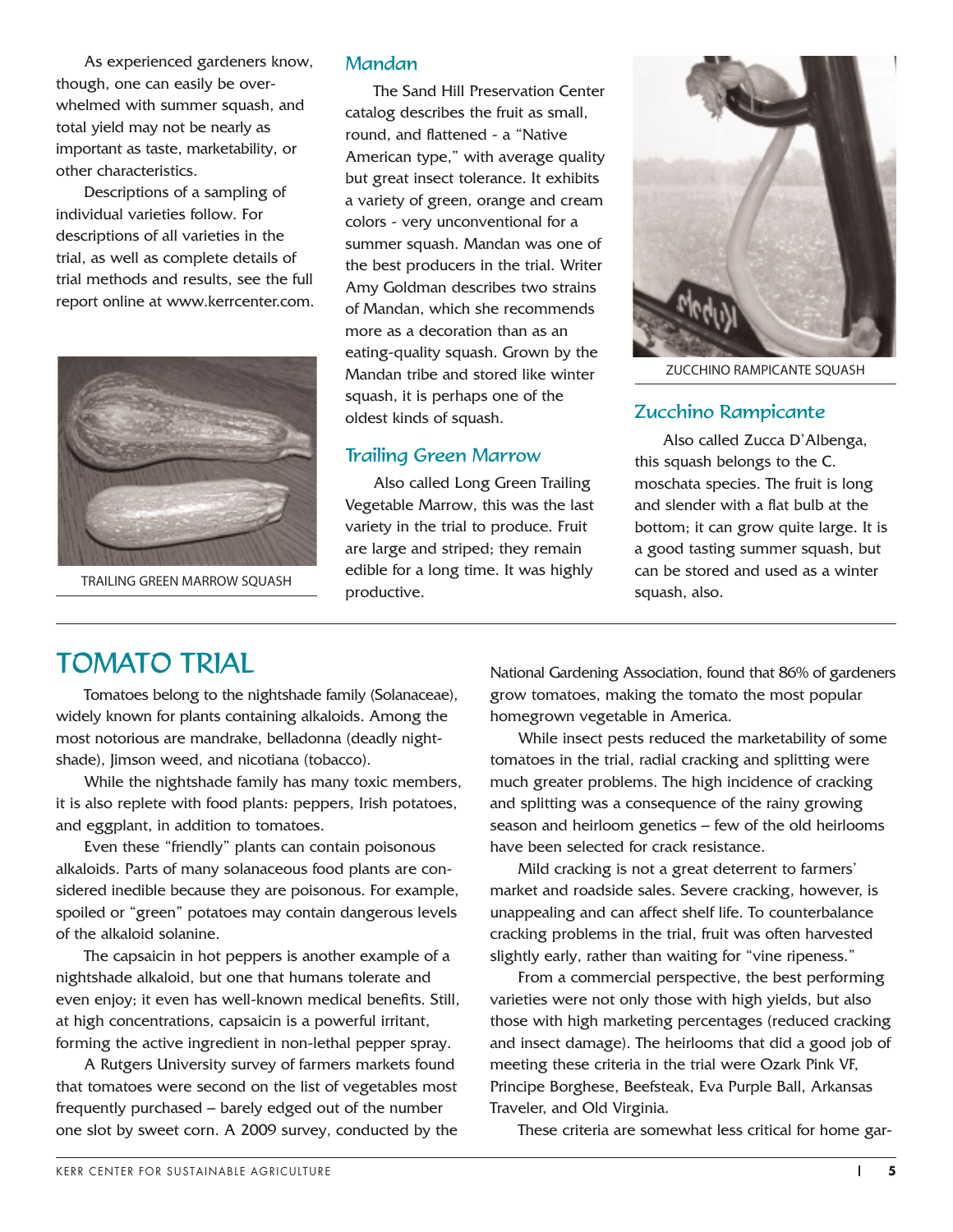deners – especially those pursuing new taste experiences or novelty. Several of the varieties in the trial might fill that need.

Descriptions of a sampling of individual varieties follow. For descriptions of all varieties in the trial, as well as complete details of trial methods and results, see the full report online at www.kerrcenter.com.



### **Beefsteak**

The term "beefsteak" is commonly used to describe a type of tomato, as opposed to a specific variety. Beefsteak varieties typically produce large, somewhat flattened fruits

with thick, solid flesh and few, small seed cavities. According to the Baker Creek catalog, the variety known as Beefsteak is a popular, standard variety, with rich, "old time" tomato taste.

### Mortgage Lifter

There are numerous lines of mortgage lifter varieties. The beefsteak-type fruits are mild tasting, large, and



George Kuepper hefts a Mortgage Lifter tomato

smooth, often weighing in at a pound. On the down side, they crack and catface readily. Stems, too, are often hard to remove. These characteristics are apparently shared by all the mortgage lifter varieties. Mortgage Lifter has an indeterminate growth habit and plants tend to grow large.

| <b>Summary of the 2009 Tomato Trials</b>     |                 |                             |                       |                        |                    |  |
|----------------------------------------------|-----------------|-----------------------------|-----------------------|------------------------|--------------------|--|
| <b>VARIETY</b>                               | <b>COLOR</b>    | <b>BEST USE</b>             | <b>RELATIVE YIELD</b> | <b>MARKETABILITY %</b> | <b>1ST HARVEST</b> |  |
| <b>MARMANDE</b>                              | Red             | Fresh Mkt.                  | Low                   | <b>Medium</b>          | $26$ -Jun          |  |
| <b>BRANDYWINE</b>                            | Pink            | Fresh Mkt.                  | Low                   | Poor                   | $1-Jul$            |  |
| <b>BLACK FROM TULA</b>                       | Purple          | Fresh Mkt.                  | <b>Medium</b>         | <b>Medium</b>          | $1-Jul$            |  |
| <b>OZARK PINK VF</b>                         | Pink            | Fresh Mkt.                  | V. High               | Good                   | $1-Jul$            |  |
| <b>PRINCIPE BORGHESE</b>                     | <b>Red Roma</b> | <b>Drying/Canning</b>       | High                  | Good                   | $1-Jul$            |  |
| <b>BEEFSTEAK</b>                             | Red             | Fresh Mkt.                  | High                  | Good                   | $1-Jul$            |  |
| <b>EVA PURPLE BALL</b>                       | Pink-Purple     | Multi-purpose               | High                  | Good                   | $3$ -Jul           |  |
| <b>MORTGAGE LIFTER</b>                       | Pink            | Fresh Mkt.                  | High                  | <b>Medium</b>          | $6$ -Jul           |  |
| <b>CHEROKEE CHOCOLATE</b>                    | Purple          | Fresh Mkt.                  | Medium                | Medium                 | $6$ -Jul           |  |
| <b>HOMESTEAD</b>                             | <b>Red</b>      | Fresh Mkt.                  | <b>Medium</b>         | Good                   | $6$ -Jul           |  |
| <b>ARKANSAS TRAVELER</b>                     | Pink            | Fresh Mkt.                  | High                  | Good                   | 8-Jul              |  |
| <b>OLD VIRGINIA</b>                          | <b>Red</b>      | Fresh Mkt.                  | High                  | Good                   | $10 -$ Jul         |  |
| <b>T.C. JONES</b>                            | Yellow          | Fresh Mkt.                  | Medium                | <b>Medium</b>          | $10 -$ Jul         |  |
| <b>RUTGERS</b>                               | Red             | Canning/Fresh Mkt.          | V. Low                | Good                   | $13$ -Jul          |  |
| <b>BIG MONTH</b>                             | <b>Red Roma</b> | Canning/Fresh Mkt.          | Low                   | Good                   | $13$ -Jul          |  |
| <b>CHEROKEE PURPLE</b>                       | Pink-Purple     | Fresh Mkt.                  | <b>Medium</b>         | Poor                   | $16$ -Jul          |  |
| <b>LONG KEEPER</b>                           | <b>Red</b>      | <b>Winter Fresh Storage</b> |                       | *                      | $\ast$             |  |
| * No harvest; see "More about the Varieties" |                 |                             |                       |                        |                    |  |



#### T.C. Jones

T.C. Jones is a beefsteak fruit type that originated from Kentucky. It was the only yellow-fruited variety in the trial and it proved a favorite for its taste. Its growth habit is indeterminate and the vines grow quite large.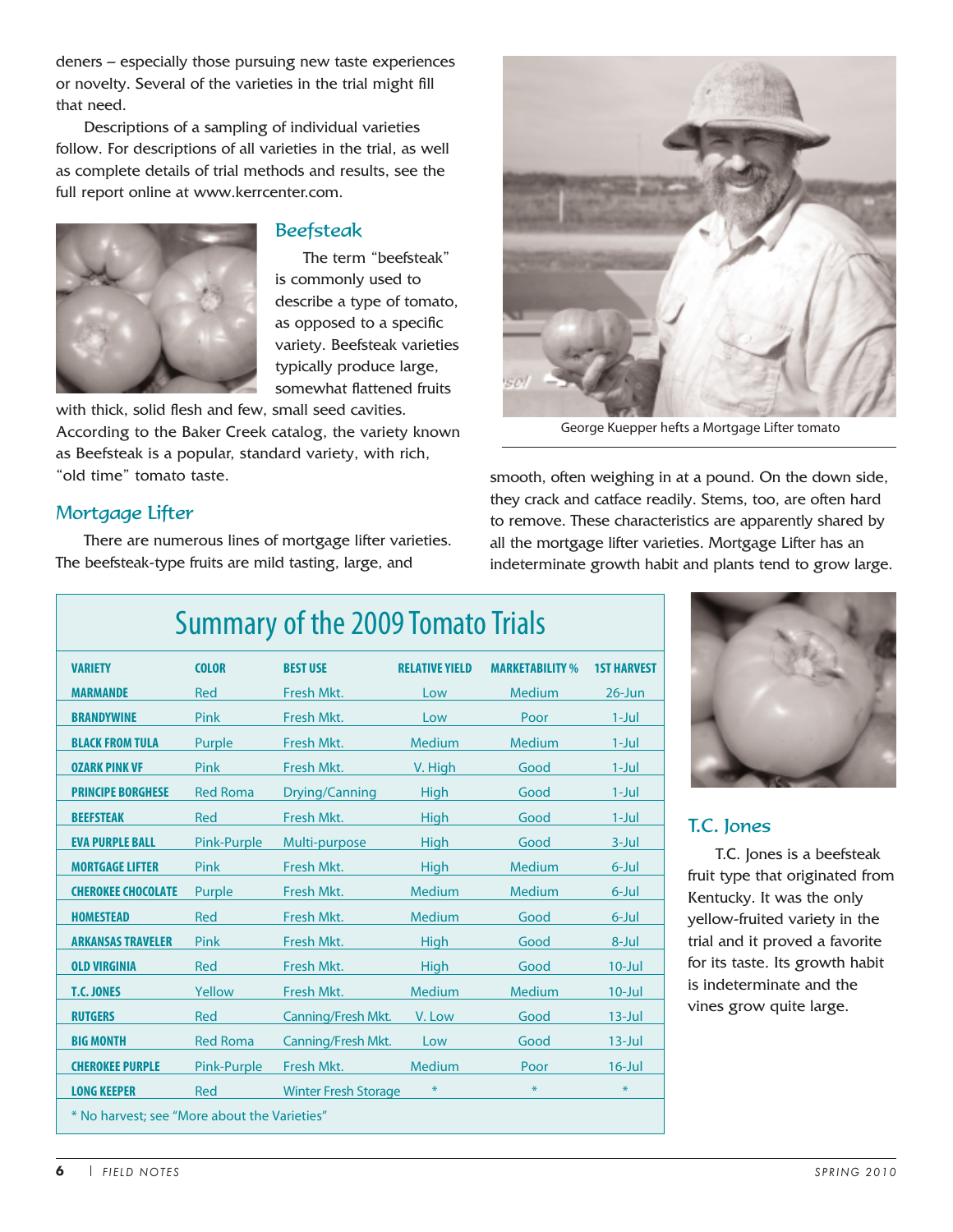# Cannon Horticulture Project

The Kerr Center's heirloom variety trials take place on the<br>Cannon Horticulture Project, a 5-acre demonstration site on the Stewardship Ranch that began transition to certified organic status in 2008.

The variety trials are only a small part of the Cannon Horticulture Project's overall objectives, which are to:

- provide demonstrations and practical research results on small-scale sustainable organic food production, and
- serve as a teaching laboratory for student interns and others interested in learning organic methods.

The Cannon Horticulture Project demonstrates most of these the Kerr Center's ten steps to sustainability, but none more than the first: "to conserve and create healthy soil." Today's organic agriculture evolved from "humus farming" – a sustainable system based on building a diverse and vibrant soil food web using natural principles and materials.

One of the core practices of organic/humus farming is crop rotation – the sequenced planting of crops so that plants of the same family do not follow each other year after year. Crop rotation is one of the most important elements of a well-planned organic system. Good rotations address fertility, weed, insect pest, and disease management, as well as diversifying crops for nutrition and income.

At the Cannon site, demonstrations rotate among three plots, ensuring that every plot will "rest" one or two out of every three years under season-long, green manure, cover crops. Cover crops may include sorghum-sudan grass, purple hull peas, or buckwheat during the warm season, and rye, vetch, clover, rape, and/or field peas in winter.

Since the Cannon Horticulture Site is being developed from improved pastureland, crop rotation, and the selection of cover crops, play a vital role in suppressing bermudagrass. Sorghum-sudangrass has been an especially effective

# **Kerr Center Student Internships**

Each year, Kerr Center offers a limited number of<br>
Copportunities for students to participate in our ho opportunities for students to participate in our horticulture, livestock, and educational programs as interns. Details are available online via both the Kerr Center (www.kerrcenter.com/ stewardship/interns.html) and ATTRA (attra.ncat.org/attrapub/internships/). Specific questions should be directed to George Kuepper at 918.647.9123 or gkuepper@kerrcenter.com combination in smothering and largely eliminating this warm-season grass before the next season's vegetable crops are established.

Cover crops like sorghum-sudangrass also produce abundant biomass which, when incorporated, feeds the soil food web and helps sustain organic matter. Leguminous cover crops, like peas, clovers, and vetch, are also used to increase the levels of soil nitrogen for subsequent vegetable plantings.

Cover crops are also selected, in part, for their ability to draw and support populations of beneficial insects, including both pollinators and a host of species that parasitize or prey on vegetable pests. We have begun interseeding some of these cover crops, such as buckwheat, between vegetable rows, where they also help by smothering weeds.

### Completing the Cycle: Composting, Fall Gardening, and Internships

To supplement cover crops' soil fertility contributions, the Cannon Project uses compost. Compost is not only a waste management tool, it is the cornerstone fertilizer for many organic farms and gardens. Compared to raw manure, compost is more stable, better able to build soil organic content, and less likely to carry disease pathogens and viable weed seeds.

The Kerr Center makes its own compost, both on small-farm and garden scale. The small farm production site is located on the Kerr Stewardship Ranch, less than a mile from the Cannon Horticulture site. Poultry litter from local farms is used, as well as sawdust from area sawmills.

The Cannon site features garden-scale composting, using waste resources from the ranch including goat, cattle, and chicken manure, garden debris, old hay, and kitchen scraps. Organically acceptable supplements may also be added on occasion to make especially high quality compost that is used to make compost tea for pest control and soil improvement.

Most gardeners in southeastern Oklahoma are accustomed to gardening in the spring and summer. Very few take advantage of the fall season. In most years, one can grow an abundance of fresh vegetables well into the winter.

Because most of the necessary soil preparation, irrigation, and pest and weed management begin in the summer months, fall gardening is an excellent learning activity for Kerr Center's summer interns.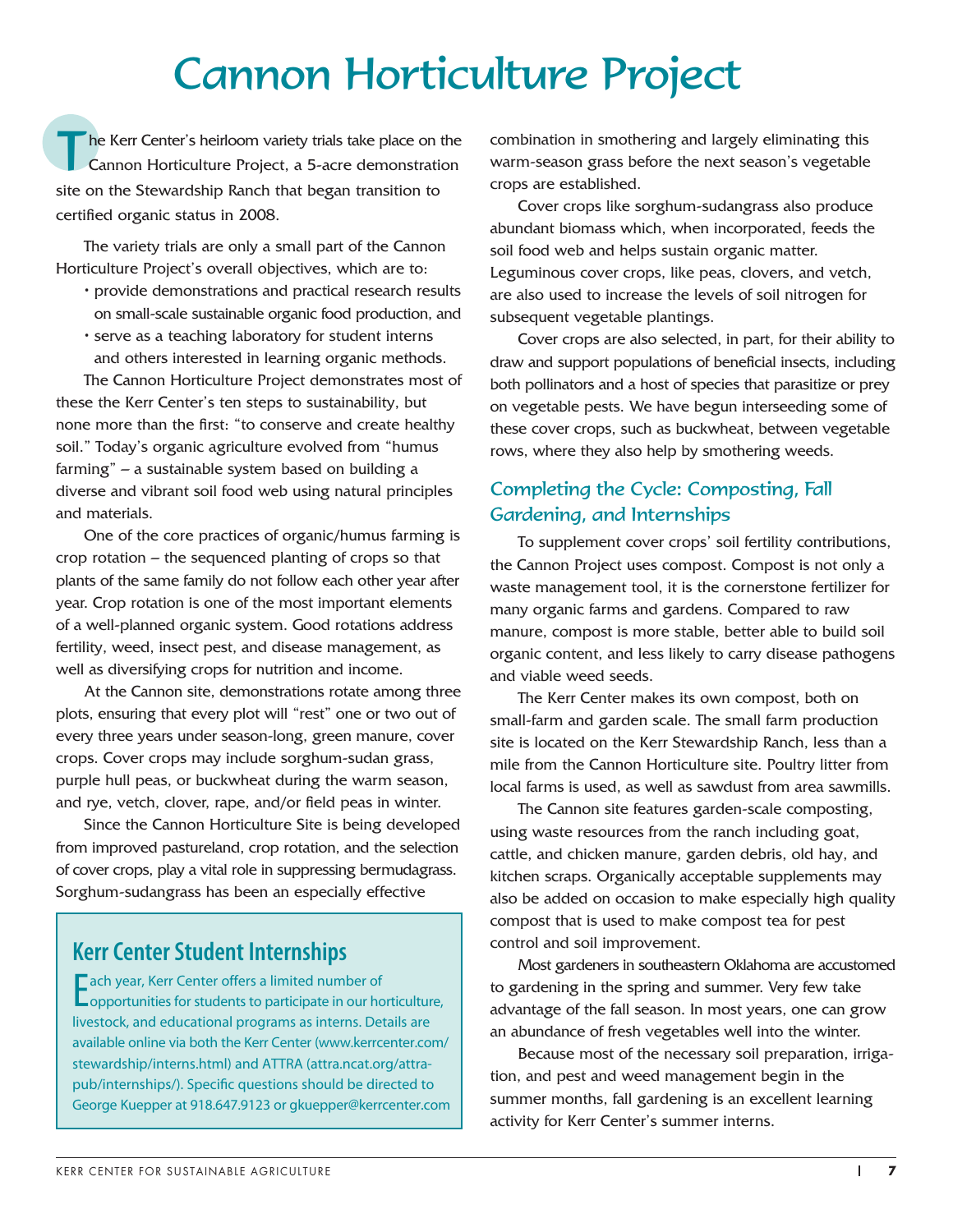

Lettuce shows up early at Oklahoma farmers' markets, and they are good places to get your first taste of spring. Go to www.kerrcenter.com/ buy-fresh.htm or www.okgrown.com/ markets/

*Farm Made: A Guide to On-Farm Processing for Organic Producers* has a chapter on fresh salad greens. Available on the Kerr Center website or by calling the center.

To view color photos of Maura's lettuce and her favorite varieties visit www.kerrcenter.com and click on blogs. Tell us your experiences growing lettuce, (heirloom and otherwise)! Do you have a favorite variety?

Call your local OSU Extension office for fact sheets:

- HLA 6032 Vegetable Varieties for the Home Garden in Oklahoma
- HLA 6004 Oklahoma Garden Planning Guide
- HLA 6009 Fall **Gardening**

# Salad Days

*—Maura McDermott*

s a child who grew up eating only<br>ceberg lettuce from the grocery s iceberg lettuce from the grocery store, I was pleasantly surprised by my first bowl of fresh *Buttercrunch* lettuce from the garden. A butterhead (or Boston) type lettuce, it was melt-in-your-mouth tender, and actually had flavor. Who knew?

This was about thirty years ago. After many years of growing Buttercrunch I stumbled upon a catalog of "heirloom" or oldfashioned varieties of vegetables, which listed a few *dozen* varieties of lettuce, with names like *Bronze Arrowhead, Red Velvet* and *Webb's Wonderful*. The photos and descriptions were irresistible. I ordered several packets, planted in early spring and after a month began picking leaves.

Those were my salad days. I began making salads that can only be described as beautiful. A typical concoction included an oak-leaf lettuce, a crisphead, a red-spotted romaine, and assorted leaves of chartreuse and magenta—crinkled, frilly or wrapped in tight rosettes.

Nothing beats fresh-from-the-garden lettuce, for tenderness, flavor and show. I plant it spring and fall, and it is a high point each season. While days to harvest range from 45 to 65 days, one does not have to wait for the plant to be full-grown to begin harvesting; I start picking the outer leaves as soon as they get a decent size.

For those who want to hold out for a big beautiful head of lettuce, plant early. Lettuce loves cool weather. Apparently, longer days, hot weather and dry conditions or some combination of these cause lettuce to bolt (put up a flower/seed stalk) and the leaves become bitter-tasting.

Because in Oklahoma hot weather can come pretty early, it is a challenge to grow



McClain County farmer Robert Stelle

lettuce. But for several weeks at the beginning and end of the growing season, and in cold frames to extend the season, it can be done. And it's worth the trouble.

These days people don't look askance when served leaf lettuces and salad mixes of young lettuce and other greens. And gardeners and market farmers can find a broad variety of lettuces as well as salad mixes in traditional seed catalogs, as well as in heirloom seed catalogs.

I look for "slow-bolting" varieties, but confess I have yet to find one I thought was truly slow to bolt, though some seem to "hold" a little better than others. It is worth experimenting to see which works best for you. I try a new variety every year.

Enterprising farmers and gardeners can save the seed from non-hybrid lettuce varieties to plant in the next season. In south Texas, there is a semi-legendary variety of lettuce called "Crawford," adapted to the hot and dry of the Lone Star State. Perhaps someday an Okie gardener will come up with a lettuce that is big and pretty and thrives in red clay dirt under clear blue skies.

*Oklahoma Red* has a nice ring, don't you think?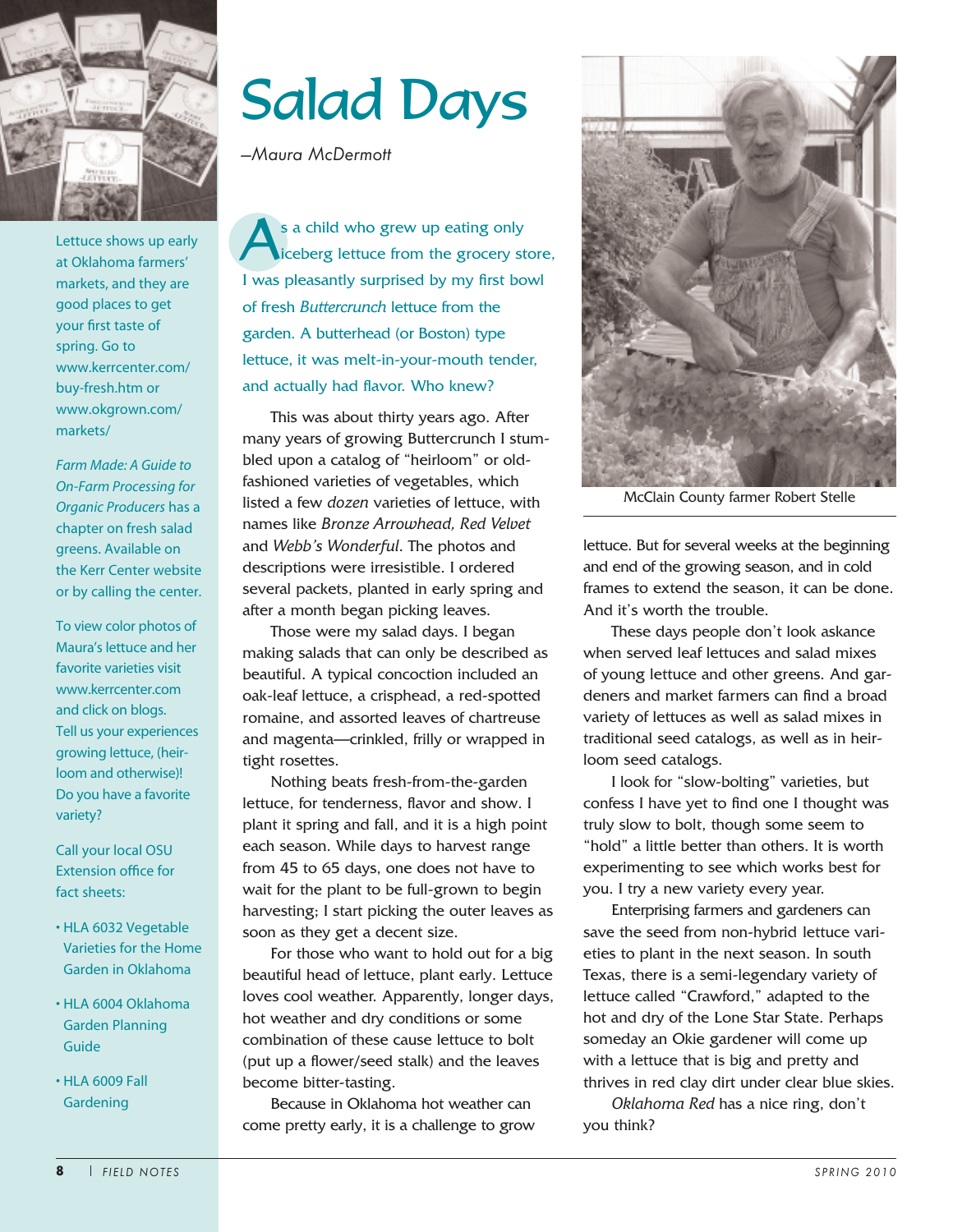On April 30 – May 1, Eastern Oklahoma State College will host trailblazing ranchers Walt Davis, Wes Downing, and Kit Pharo at the second annual "Seeds for Success" grazing conference in Wilburton.

Walt Davis switched his southeastern Oklahoma ranch from high-input to ecologically based management in the early 1970s. The ranch has used no purchased fertilizer, and few pesticides, in the past 20 years, yet soil productivity continues to increase.

A past president of Holistic Resource Management of both Oklahoma and Texas, Davis will speak on "Hard Time Economics and Grazing Management."

Kit Pharo has taken his eastern Colorado ranch through a similar transformation from high-production to high-profit management. With his wife Deanna and son Tyson, he now sells Black and Red Angus bulls with genetics that fit low-input production.

Pharo also publishes a widely-read bimonthly newsletter discussing his management principles of rotational grazing, calving in sync with nature, and raising cattle that can survive on the ranch's own resources. He will discuss cattle genetics in relation to these principles.

Wes Downing raises all-natural pastured beef, pork, and poultry in northeastern Oklahoma. His talk will detail Downing Family Farms' experiences with marketing these products, both direct to customers and through retail outlets.

In addition to these speakers, the conference will feature two breakout sessions. One will cover the basics of electric fencing, while the other will offer a tour of EOSC's Meats Processing Lab.

Conference registration costs \$200 and includes meals and an electronic copy of the proceedings. RSVP with a \$50 deposit by April 16 to Troy Walker, Eastern Oklahoma State College, 1301 West Main, Wilburton, OK 74578.

For more information or to register, call Walker at 918.448.7300. Space is limited, so early registration is encouraged.

The "Seeds for Success" conference is sponsored by Eastern Oklahoma State College and the Kerr Center.

Proceeds from the "Seeds for Success" conference are used to incorporate new ideas, extend educational opportunities for Eastern students, and improve management practices on the Eastern Oklahoma State College Learning Farm.

# SEEDS FOR SUCCESS: SUSTAINABLE GRAZING **CONFERENCE** April 30 - May 1, 2010 REGISTRATION FORM

| <b>NAMF</b>                                             |                     |                                                        |  |  |  |
|---------------------------------------------------------|---------------------|--------------------------------------------------------|--|--|--|
|                                                         |                     |                                                        |  |  |  |
| <b>ADDRESS</b>                                          |                     |                                                        |  |  |  |
|                                                         |                     |                                                        |  |  |  |
| <b>CITY</b>                                             | <b>STATE:</b>       | ZIP:                                                   |  |  |  |
|                                                         |                     |                                                        |  |  |  |
| <b>PHONE</b>                                            |                     |                                                        |  |  |  |
| <b>FMAIL</b>                                            |                     |                                                        |  |  |  |
|                                                         |                     |                                                        |  |  |  |
| <b>TOTAL ENCLOSED</b>                                   |                     |                                                        |  |  |  |
|                                                         |                     |                                                        |  |  |  |
|                                                         |                     | Conference registration costs \$200 and includes meals |  |  |  |
| and an electronic copy of the proceedings.              |                     |                                                        |  |  |  |
|                                                         |                     |                                                        |  |  |  |
| Mail registration form and \$50 deposit by April 16 to: |                     |                                                        |  |  |  |
| <b>Troy Walker</b>                                      |                     |                                                        |  |  |  |
| Eastern Oklahoma State College                          |                     |                                                        |  |  |  |
| 1301 West Main                                          |                     |                                                        |  |  |  |
|                                                         | Wilburton, OK 74578 |                                                        |  |  |  |
|                                                         |                     | For more information call Walker at 918.448.7300.      |  |  |  |
| Space is limited, so early registration is encouraged.  |                     |                                                        |  |  |  |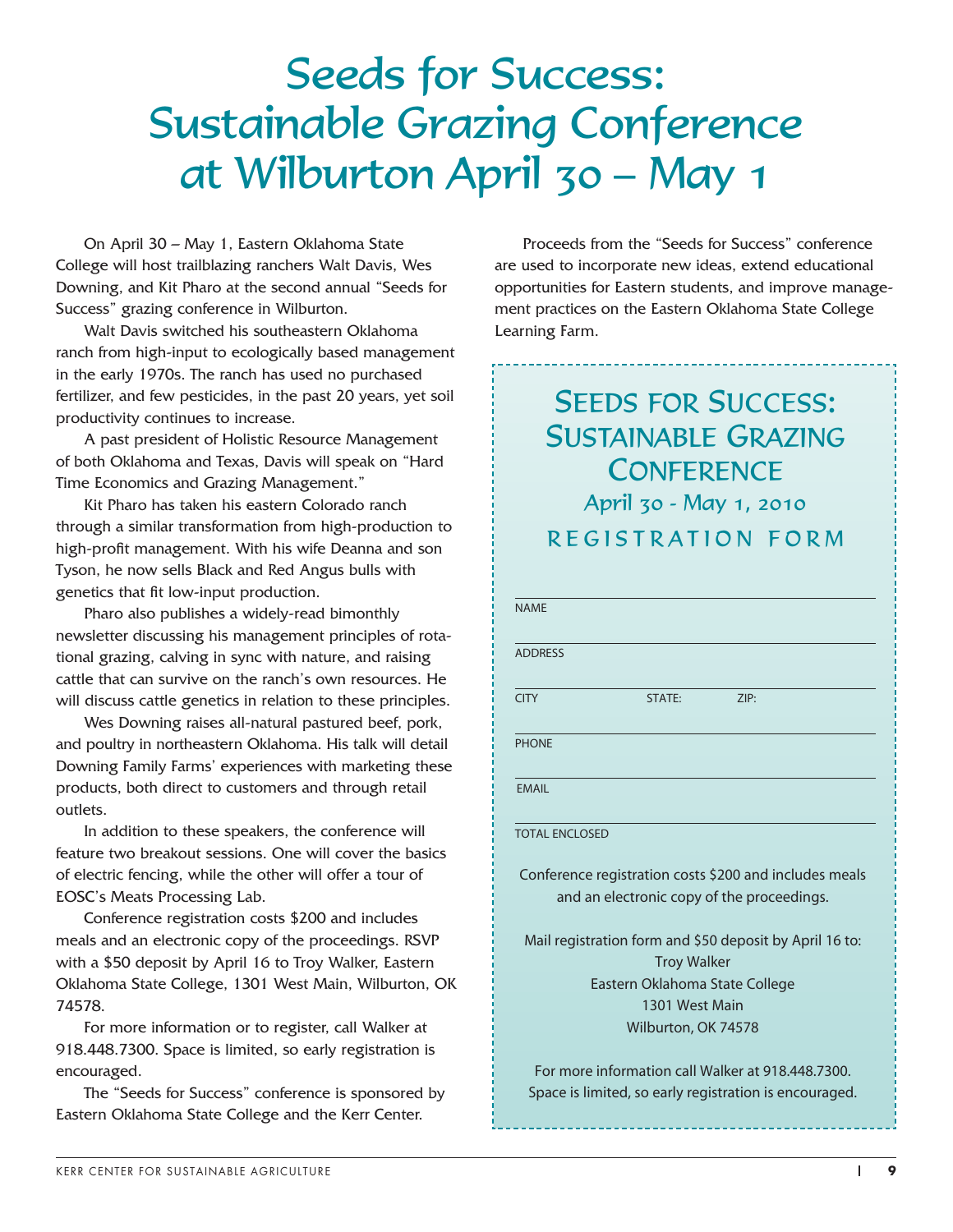# Mediation: a Cost Effective Option in a Tight Economy

*---Andrea Braeutigam and Alan Ware, Oklahoma Agricultural Mediation Program*

he economic crisis in the United States over the past year has been a challenge for every American family. Agricultural producers are among the hardest hit by the crisis.

The challenges of being in agricultural production in Oklahoma began many years before the present crisis. Falling market prices and increased input costs have taken most of the profit out of agricultural production.

These factors, combined with increased land and equipment cost, a shrinking credit market and loss of offfarm income have made it difficult for producers to stay profitable and therefore able to stay on the farm.

Every business person knows that disputes are costly in terms of time, money and damaged relationships. Producers lose out when they have no other recourse than to turn to the court to resolve conflicts that arise with agencies, other producers and customers.

Free mediation is available to agricultural producers, ag lenders, farm and ranch businesses and families throughout Oklahoma.

To contact the Oklahoma Agricultural Mediation Program visit www.mediation.okstate.edu or call toll free 1.800.248.5465.

However, there is a cost effective, quick and business friendly way to resolve matters through Oklahoma's free mediation service, Oklahoma Agriculture Mediation Program (OAMP).

Mediation is a cost effective way to do business in today's economy. Mediation is a process in which two parties come together in a confidential and non-confrontational

setting to work through a disagreement with the assistance of a neutral mediator. There are many advantages to using mediation to resolve disputes.

One is that OAMP mediation is free. In lengthy litigation or appeal, court costs and attorney fees can add up quickly. Although attorneys are always welcome and legal advice can be useful to people in mediation, oftentimes parties can resolve their differences without their attorney present.

Mediation gets parties to the table sooner–often, within



Alan Ware is Outreach Specialist for OAMP. For over twenty years, Alan worked for the Kerr Center in many capacities, including director of the Producer Grants Program.

30 days the parties meet for 2 to 4 hours and reach a solution. This short time frame reduces stress and allows the producer to focus more energy on the farming/ranching operation.

Another plus: mediation can sometimes bring to light new options for improving an operation's cash flow that a producer has not thought of.

An important difference between litigation and mediation is that while litigation leaves the outcome in the hands of a judge or jury, the parties involved themselves control the decisions that are made in mediation. Consequently, people are often more satisfied with the outcome and are more likely to uphold the settlement terms.

In mediation, parties talk freely about their differences in a respectful, informal environment. The mediator assists them in working through what is really important to them and helps them deal effectively with any miscommunications that may have contributed to the dispute.

Perhaps Abraham Lincoln summed it up best:

*"Discourage litigation. Persuade your neighbors to compromise whenever you can. Point out to them how the nominal winner is often a real loser — in fees, expenses, and waste of time. As a peacemaker the lawyer has a superior opportunity of being a good man. There will still be business enough."*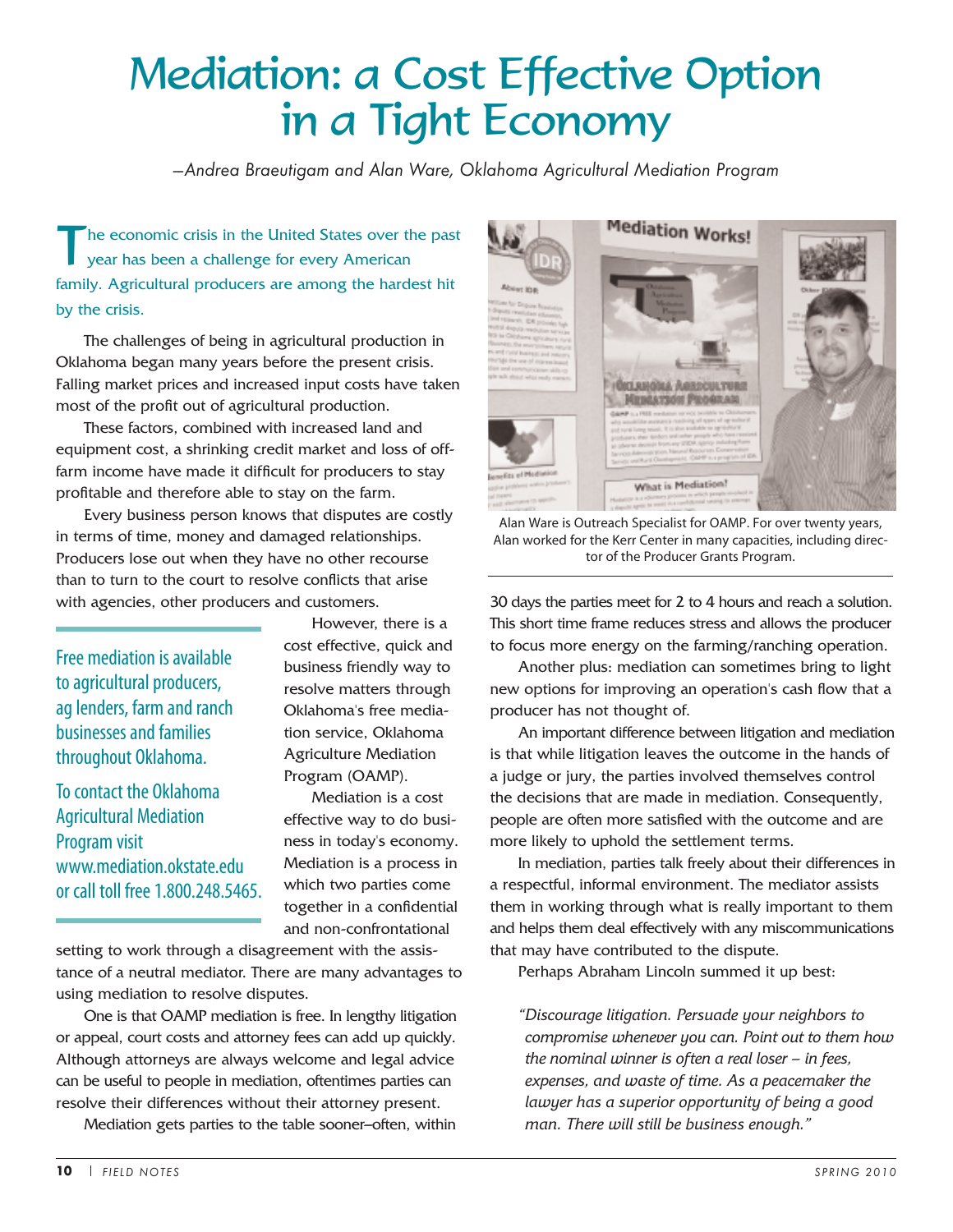# Growers Learn How to Build a Hoop House Near Stratford

About forty people braved cool temperatures one Saturday afternoon last October to learn how to build a low-cost hoop house at Peach Crest Farm near Stratford.

The free event was sponsored by the Kerr Center for Sustainable Agriculture and Peach Crest Farm.

A hoop house is a kind of unheated greenhouse that is gaining popularity because it costs less to operate than a conventional, heated greenhouse.

Hoop houses are used successfully as far north as Maine.

Tod Hanley of Norman led participants step by step through the process of building the hoop house.

Workshop participants took turns bending the large hoops that hold up the plastic, pounding stakes, securing the hoops in the ground, and other building tasks. They then joined together to throw the plastic over the hoops and secure it with ropes.

Hanley's hoop house has several special features that make it inexpensive and easy to put up.

One way to save is by buying straight tubing and bending it rather than buying readymade hoops. Hanley designed and welded his own bender that easily shapes the hoops.

The user-friendly design also makes

the hoop house easy to vent by simply pushing up the plastic. The structure holds up well in the Oklahoma wind, too, says Hanley.

Tod and his wife Jamie have built a hoop house by themselves in an afternoon. They raise salad greens in their hoop houses during the winter.

The Hanleys received a producer grant from the Kerr Center in 2007 to experiment with various kinds of plastic in their hoop house.

This latest workshop was the last of three free events they have taught in the last year: the first on their small farm, Trebuchet Gardens, near Norman, and the second in Poteau.

Steve Upson of the Noble Foundation presented information on hoop house end wall construction. Upson has done extensive work with hoop houses.

Chris Kirby, coordinator of the state Farm-to-School Program, advised farmers of the opportunities that exist to sell fresh fruits and vegetables. She also explained programs of the Oklahoma Department of Agriculture, Food and Forestry designed to help small scale farms diversify and market their crops.

Get the Kerr Center publication *How to Build a Low Cost Hoop House* at kerrcenter.com/publications/hoophouse/i ndex.htm or by calling the center.

# USDA to Fund Hoop Houses in Oklahoma

Last November, USDA announced a new initiative to help farmers in most states, including Oklahoma, establish hoop houses (also known as high tunnels.).

The three-year, 40-state study will test whether hoop houses are effective in reducing pesticide use, keeping vital nutrients in the soil, extending the growing season, increasing yields, and providing other benefits to growers.

USDA's Natural Resources Conservation Service (NRCS) will provide financial assistance for the project through the Environmental Quality Incentives Program (EQIP), the EQIP Organic Initiative, and the Agricultural Management Assistance program. NRCS will fund one high tunnel per farm. High tunnels in the study can cover as much as five percent of one acre.

For more information, contact your local NRCS office.

Photo top: Tod Hanley with a newly constructed hoop house at Peach Crest Farms near Stratford.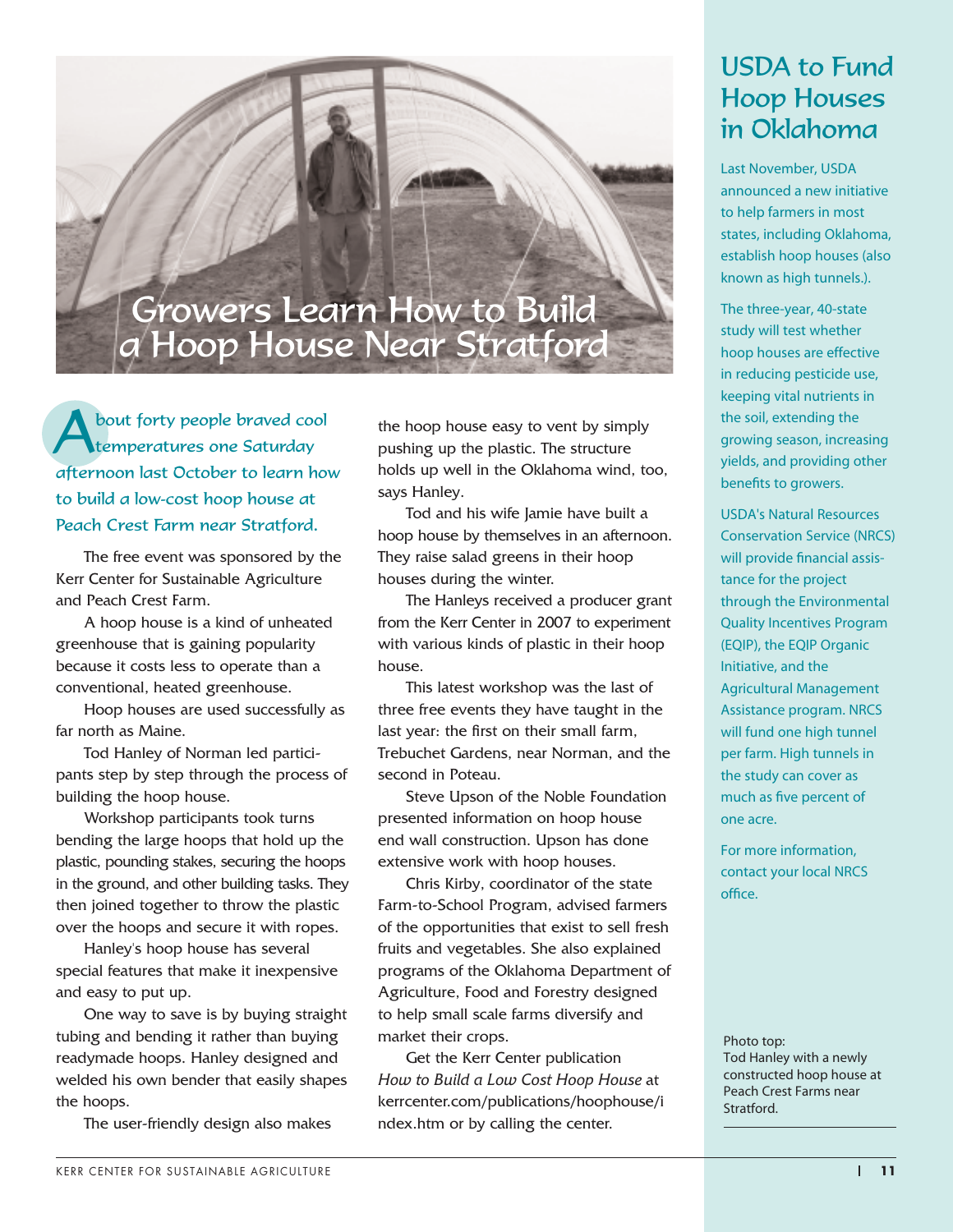# PRAWN SHOP: Direct Marketing Pond-Raised Freshwater Shrimp

*--Wylie Harris*

Some might say that the closest thing to<br>Oklahoma-grown seafood is a Rocky Mountain oyster. Cashion farmer Jeremy Eaton has other ideas.

Like others all over Oklahoma, Eaton's humble farm pond performs many useful functions: stock watering, erosion barrier, swimming hole. Nevertheless, he thought his pond was "underutilized," and worked out a novel way to make it pay – by raising freshwater shrimp, or prawns, in it.

Eaton has been pioneering the idea for two years with help from an Oklahoma Producer Grant from the Kerr Center. This past September, he hosted a crowd of over 50 people to explain what he's done and learned.

### How to Have Your Pond and Eat It, Too

"Probably the best thing I could plant on this land would be houses, if I wanted to make money," Eaton says.

While he has no objection to making money, he'd rather do it in a way that will keep the farm in the family for the next generation. "Our kids are the fourth generation on this land," he says.

So, Eaton wondered, "What can we do as small producers to make a little extra money?"

In other words, "What can we do locally, with a resource most people already have, that's underutilized?"

From that line of questioning, the pond-raised prawn project was born.

### Shrimp Temps (and Other Factors)

Eaton contrasts his pond-based approach to prawn farming with more capital- and labor-intensive commercial operations, which might stock 16,000 larvae per acre and need aeration 24 hours a day.

Eaton stocks his prawns at fewer than 10,000 per acre, in a pen only a fraction the size of his two-acre pond. The rest of the pond acts as a giant buffer, replenishing the oxygen in the prawns' pen and eliminating the need for active aeration.

The same effect prevents nitrate buildup in the pond water. "You need a big buffer area," Eaton explains.

Even so, he tests oxygen levels regularly, two feet down, in the morning, when they're lowest. "You can use a water testing kit or a digital oxygen meter," he says. "They're about the same price."

The prawns are "pretty hardy," he says, able to survive oxygen levels down to 3 parts per million. They're less tolerant of some other extremes, preferring a pH between 5.5 and 10, with 7 being ideal.

Temperature is another important factor. The prawns become fatally stressed when the water temperature reaches 85˚F. "We learned this June, with 110˚ days, how cool the water stays, even just a foot deep, because of all the mud," Eaton says.

Low temperature can be just as troublesome, with the prawns ceasing growth at 68˚ and dying at 55˚. On the positive side, that sets a natural harvest date, in mid-September. It also keeps the prawns from spreading and becoming invasive.



### A Prawn's Life

Prawn season in Eaton's pond begins in late May or early June, when he buys sixty day-old larvae from a hatchery in Weatherford, Texas.

Technically called "post-larvae" at this stage, the prawns are the length of a nickel, and half as wide as a pencil. Eaton buys them at seven cents apiece.

To haul the prawns back to his farm from Texas, Eaton used an old chest freezer filled with water. A compressed air tank connected to a regular aquarium-type air stone provided plenty of oxygen for the duration of the trip.

In the first year of his producer grant, Eaton stocked his pen with 1,000 prawns.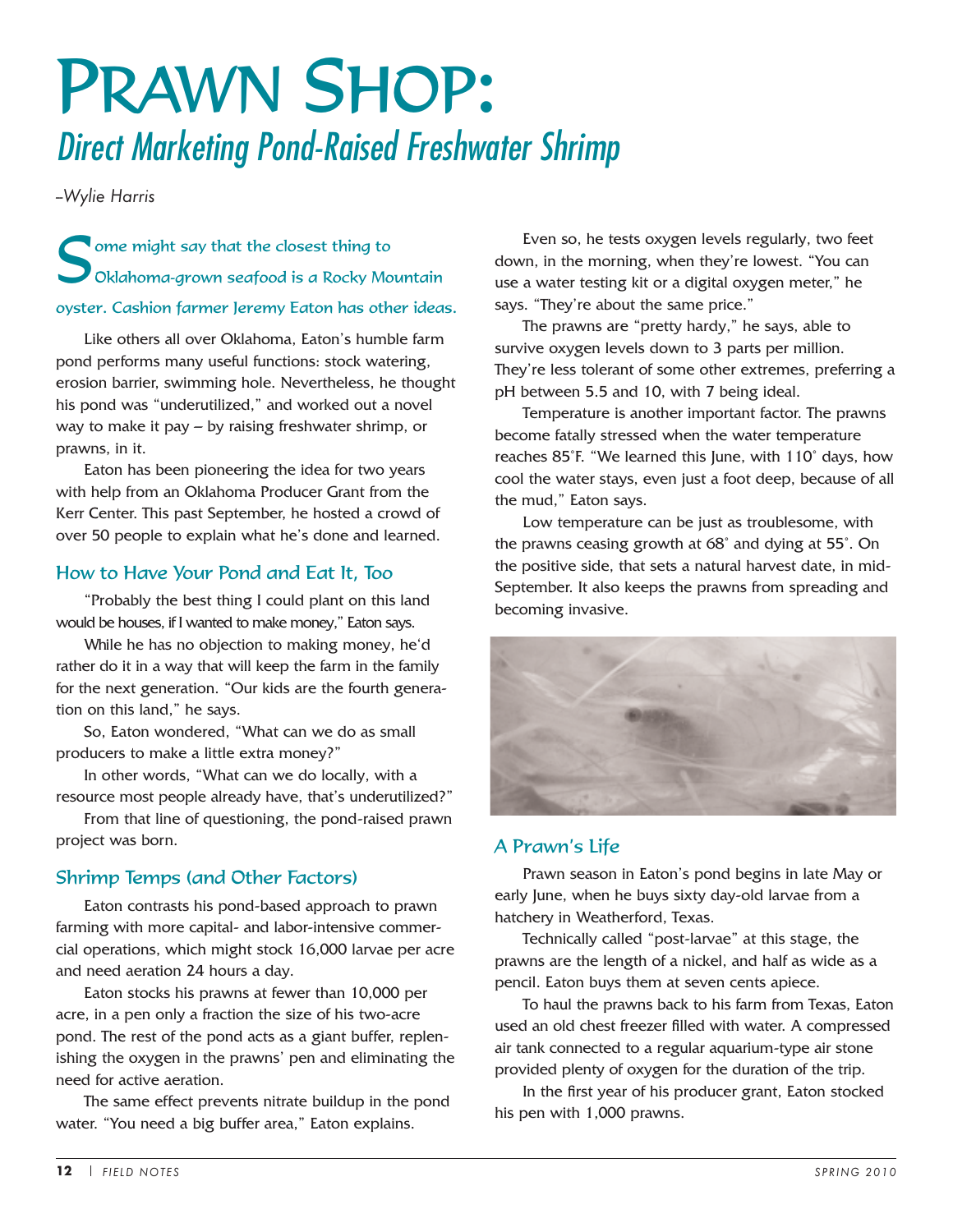"The prawns have density-specific growth," Eaton explains. "They'll grow smaller if there are more in a given space." That means that raising the stocking rate only increases harvestable yield up to a certain point.

Eaton's pen is a circular net 100 feet around and 8 feet deep. "Pool noodles" float the upper edge, with T-posts to hold it up during periods of low water. The net, made of 1/16-inch mesh, is sewn together at bottom.

"Nothing gets in or out, though some catfish eggs did hatch in there," Eaton says.

#### Care and Feeding

Eaton checks his prawns at least once a week, using a seine net, or sending his kids in for a cooling dunk in the pond.

"You're farming blind – you can't see what's in there," he says.

One of the best ways he's come up with for checking the prawn's numbers is to shine a flashlight over surface of the pond at night. The prawns' eyes throw back a golden reflection.

That may not yield a very precise count, but not much precision is necessary. "If any die off, they all will," Eaton jokes.

"Our net's set out at least ten feet in the water," he says, "to keep four-legged critters from damaging the nets."

He also needs to watch what he and his two-legged neighbors are spraying in the pond's drainage catchment. Many pesticides are also piscicides, harmful or fatal to fish.

Compared to this routine prawn surveillance program, the feeding regimen seems like simplicity itself. The prawns aren't picky about their diet. As omnivores, they'll eat catfish feed, alfalfa flakes – even, unlike saltwater shrimp, each other.

Eaton feeds regular sinking catfish feed once a day from the first day onward. "It cost \$26.50 for a 50-pound sack this time last year," he says. "It's \$13.50 now."

To keep up with the prawns' growth, he doubles the daily ration every month. "You can check the feeding rate just by scooping it up off the bottom," he explains. "If there's a layer of food three or four inches deep, you're feeding too much."

"You have to broadcast over whole surface, because the prawns are territorial," he advises. Dumping all the food in one part of the pond would fatten a few prawns and starve the rest.



### Greening the Waters with a Home-grown Shrimp Revolution

Eaton's project aims for farm-based prawn production to turn the green of pond scum into the green of cash, but the idea also has a green side in the ecological sense.

As oceanographer Sylvia Earle points out, simply choosing shrimp over other seafoods can be a sustainable seafood decision. Some other popular food fish, like tuna and salmon, are carnivores; Earle likens using them as a food source to raising herds of lions or tigers for the table.

In contrast, marine shrimp eat low on the food chain, requiring fewer resources to grow a calorie's worth of human food.

However, as Eaton has witnessed, freshwater shrimp are happy to eat animal protein, even from their own species. In common practice, commercially farmed freshwater shrimp fatten on an energy-intense diet of other fish.

Shrimp's popularity increased as its price fell, after researchers worked the last kinks out of pond-based production. In 1980, at the beginning of the global shrimpfarming boom, U.S. shoppers each put away a pound and a half of shrimp per year, on average. By 2006, the figure had risen to 4.4 pounds.

But while shrimp farming cheapened the economic side of the production equation, its ecological and health costs climbed.

Unique coastal ecosystems, mangrove forests possess high biodiversity, flood-buffering roots, and carbon-storing biomass. All these ecosystem services are lost when mangroves forests are cleared for shrimp ponds – a process that still continues in some areas of the coastal tropics.

Mangrove forests declined in area by 35% worldwide during the 1980s and '90s. As much as a third of that loss resulted from new shrimp farmers' clearing them, mostly in Asia and South America.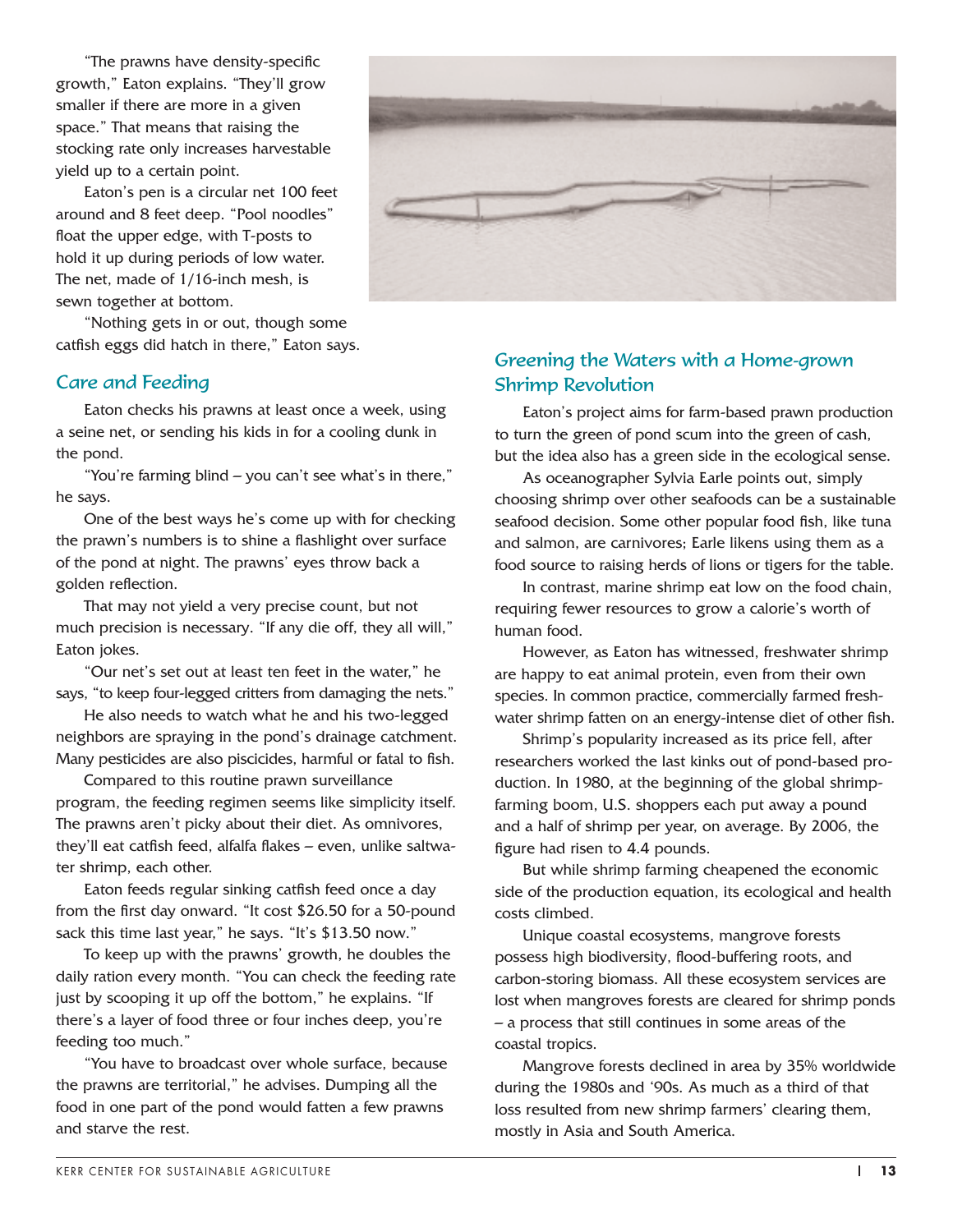Intensive shrimp farming also makes heavy use of synthetic fertilizers, pesticides, and antibiotics. Some of these substances, along with antibioticresistant strains of bacterial pathogens, end up in the shrimp served at tables all over the world.

Switching from freshwater to saltwater prawn farming just adds soil salinization to this list of problems. Catching shrimp from the ocean dodges all of them – but shrimp trawling, while generating two percent of the global fish catch by weight, also causes over a third of the total "bycatch," or unwanted species also caught and killed, including whales and dolphins.



#### Ocean-Front Marketing in Oklahoma

Thanks to the boom in cheap but environmentally costly forms of shrimp farming, shrimp now flies off the shelves faster than any other seafood in the United States, but this country doesn't produce nearly enough of it to satisfy that demand. The U.S. imports about sixteen pounds of shrimp for every one pound raised here – a \$4 billion market ripe for capture by domestic producers.

Eaton harvested 50 pounds from last year's initial stocking of 1,000 larvae. With all the kinks worked out of his system, he estimates that he could up that figure to 80 pounds – an 80% survival rate.

By tripling his current stocking rate, and charging \$10 a pound for live shrimp, Eaton projects a potential yearly net income of over \$1,800 from the enterprise.

"That's not enough to sustain a family or farm," he acknowledges, "but it's a significant supplemental income."

As Maura McDermott wrote in *Oklahoma Today* magazine, "With 250,000 ponds to call its own, Oklahoma has a shoreline for almost every one of us." Combined with Eaton's small-scale approach to prawn farming, that fact translates into ample room for additional farmers.

If every one of those quarter million ponds raised 240 pounds of shrimp a year, the total catch would 60 million pounds of shrimp – about four times the amount that Oklahomans eat in a year, but still only about five percent of total U.S. shrimp imports.

### This Pond is Your Pond, This Pond is My Pond…

Such thinking seems to be catching on. According to the 2005 Census of Aquaculture, U.S. aquaculture generated farm-level sales of \$1.1 billion, a growth of 11.7% over the preceding seven years. Still, when it comes to putting food on tables, aquaculture both in Oklahoma and in the nation has barely scratched the surface of what's possible.

Of the \$672 million worth of food fish that U.S. aquaculture does produce, Oklahoma contributes only  $$421,000 - roughly$  half of it catfish,

and the other half grass carp. Most of the country's farmed prawns come from Kentucky, Tennessee, and Ohio, with Mississippi alone producing half of the catfish.

Commercial catfish monoculture, making up half the value of Oklahoma aquaculture, averages 2,000 pounds of fish per acre, but requires heavy external inputs of feed and fertilizer.

The bass-bluegill biculture common in southern farm ponds averages 200 lbs. per acre – a much lower production level, but without feed or fertilizer. By adding caged shrimp to that setting, Eaton achieves around 120 additional pounds per acre.

Some of the oldest and most productive farming methods in the world integrate aquaculture with terrestrial crop and livestock farming to attain much higher fish production.

Traditional intensive Asian polycultures, for instance, integrate grain and vegetable crops, poultry, pigs, and several different fish species to achieve aquacultural harvests of up to 7,000 lbs. per acre, with few to no off-farm inputs.

Even without such phenomenal yields, Oklahoma and U.S. aquaculture could still make great strides in local fish production with little additional investment.

According to aquaculture researcher William McLarney, the U.S.'s estimated two million half-acre ponds could, without feeding or fertilization, yield 100 million pounds of edible fish every year.

That works out to one-sixth the 2005 yield of U.S. catfish farming (this country's most productive aquaculture industry), and 1.5% of all food fish landed in the U.S. in 2008, "all at a fraction of the cost of conventional commercial fishing or aquaculture."

In McLarney's words, "What are we waiting for?"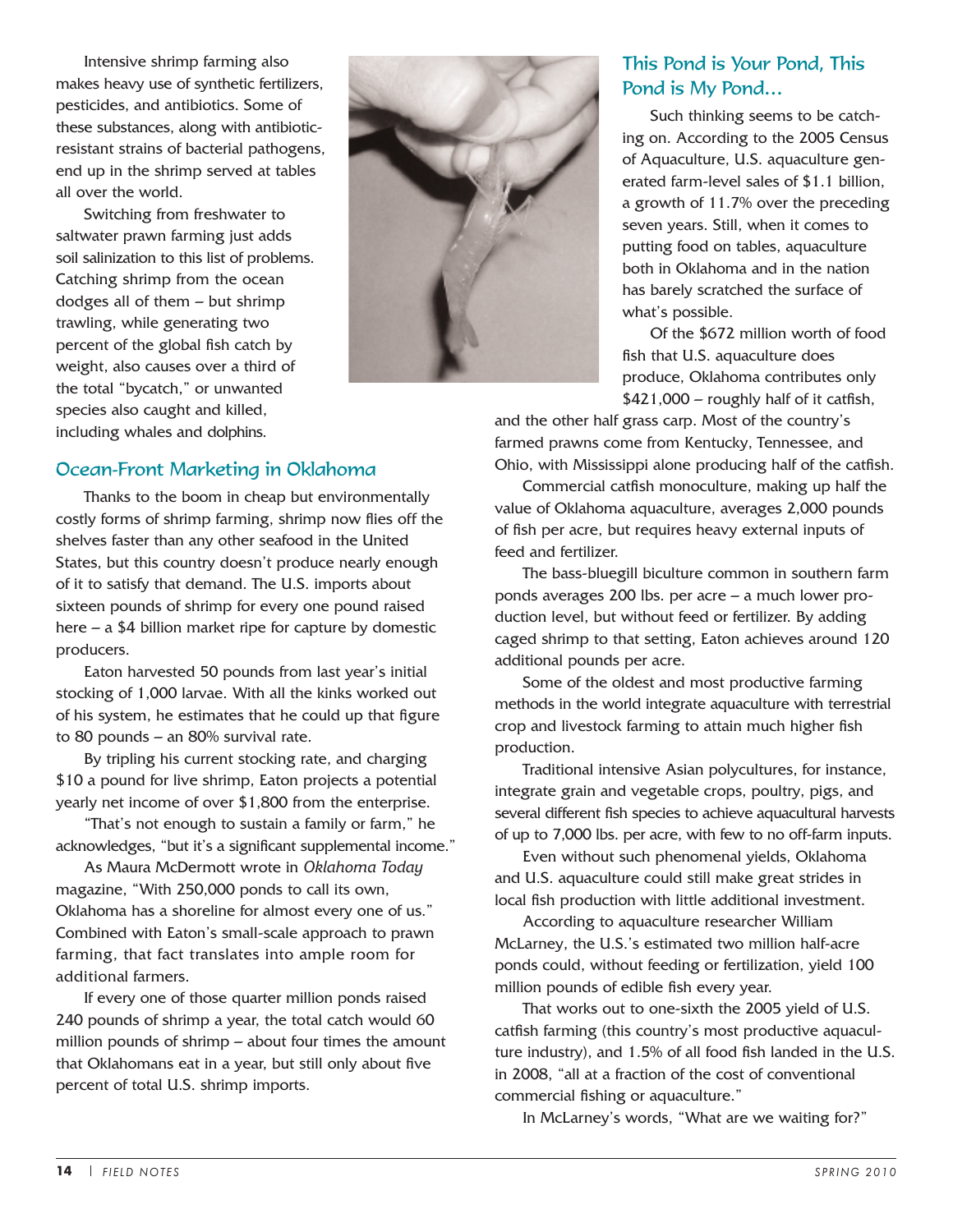# Citations in this article are from the following works:

- *Bottomfeeder*. Taras Grescoe. Bloomsbury USA, New York, NY. 2008. 327 p.
- Census of Aquaculture (2005). Census of Agriculture 2002, Volume 3, Special Studies, Part 2. AC-02-SP-2. USDA National Agricultural Statistics Service. October 2006.
- Fisheries of the United States 2008. National Marine Fisheries Service, Office of Science and Technology, Fisheries Statistics Division. July 2009
- *The Freshwater Aquaculture Book.* William McLarney. Cloudburst Press/Hartley & Marks, Inc. Point Roberts,WA. 1984. 583 p.
- "Pond Country." Maura McDermott. *Oklahoma Today*, August-September 1996.
- *The World Is Blue*. Sylvia Earle. *National Geographic*. 2009. 304 p.

These materials may offer helpful information for those wishing to begin small-scale aquaculture projects:

■ Kerr Center online resources on aquaculture and aquaponics: kerrcenter.com/resources/raising livestock.htm#aquaculture

### ■ *Backyard Fish Farming*. Paul Bryant, Kim Jauncey, and Tim Atack. Prism Press. Dorchester, UK. 1980. 170 p.

RESOURCES

- Home Aquaculture: A Guide to *Backyard Fish Farming*. Steven D. Van Gorder and Douglas J. Strange, edited by Nancy R. Volk. Rodale Press, Emmaus, PA. 120 p.
- *The New Alchemy Back Yard Fish Farm Book: Growing Fish in Floating Cages*. William McLarney and Jeffrey Parkin. Brick House Publishing Co., Andover, MA. 1982. 77 p.
- Eastern Oklahoma State College aquaculture program www.eosc.edu/academic/ag\_div /farm/aquaculture.html

These materials contain background information on the ecological impacts of seafood and suggestions for finding sustainable sources of seafood:

#### ■ **FishBase**

www.fishbase.org This site, hosted by the Fisheries Center at the University of British Columbia, helps eliminate the confusion stemming from some fish having several different names.Users can enter one name into a database to see all other names used for the same fish.

#### ■ **Got Mercury?**

www.gotmercury.org This site features a calculator that estimates mercury doses as the percentage of the EPA recommended limit, based on the user's body weight, type of fish, and portion size.

#### ■ **IUCN Red List**

www.iucnredlist.org The searchable database on this site shows information on the risk of extinction faced by different species, as assessed by the International Union for the Conservation of Nature.

#### ■ Marine Stewardship Council www.msc.org

The MSC runs a third-party sustainability certification program for seafood; the site contains an online guide to MSC-certified "fish to eat."

#### ■ **Seafood Watch**

www.seafoodwatch.org Hosted by the Monterrey Bay Aquarium, this resource offers region-specific "pocket guides" to ecologically-friendly seafood choices, along with extensive background information on particular species.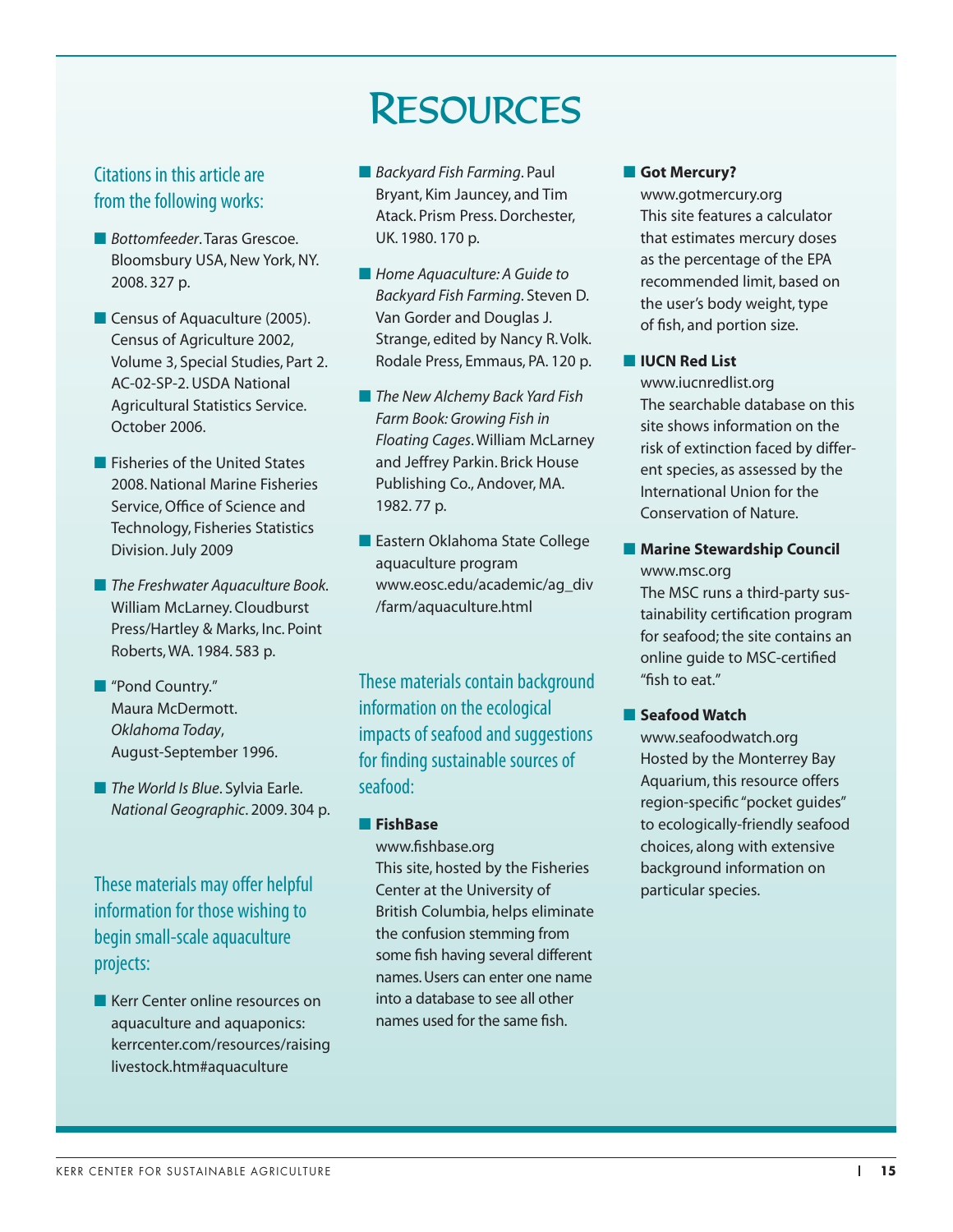# Urban Harvest Makes a Splash to Help the Hungry

*--Wylie Harris*

From the front, the Regional Food Bank of Oklahoma<br>
in Oklahoma City has the warehouse look of most other large food banks around the country, perhaps with better-tended landscaping. With a closer look at the greenery, though, that similarity begins to fade. The food bank's front grounds are covered with edible landscaping and demonstration gardens.

Pass through the entry doors, and the scene begins to conform once more to expectations: warehouse, loading dock, offices and meeting rooms. (All a bit nicer than average, thanks to a recently completed expansion.) But step on out the back, and it's right back down the rabbit hole: compost bins, greenhouses, even a fruit orchard.

Step inside the greenhouse, and things get even fishier – literally. While Oklahoma farmers are beginning to dip a toe into alternative aquaculture on the back forty (see p. 12), the food bank's Urban Harvest program aims to bring it into urban backyards.

#### Leaves and Fishes

Urban Harvest's greenhouse has lush green plants growing in long floor-level rows, just like many others. What sets it apart is that these plants are supported by floating sheets of styrofoam, with their roots dangling through holes into the water below.

Tracing the water through a maze of piping leads back to its source: a 1,500-gallon cylindrical tank. A window allows a view into the tank's interior, below a sign warning, "Beware of attack fish."

Such a system, in which fish wastes nourish plants, and plant roots filter water to keep it healthy for the fish, is an example of aquaponics: aqua from "aquaculture," and ponics from "hydroponics" (growing plants in a soilless medium).

Aquaponics embodies the principle of sustainability that tries to make a useful input of every "waste" product and turn linear flows of matter and energy into self-sustaining cycles.

Urban Harvest's oversized aquarium holds 500 tilapia, a tropical fish whose popularity in the U.S. has grown rapidly in recent years.



Rows of aquaponic greens in one of the Urban Harvest greenhouses.

The fish grow to a harvest weight of one and a half pounds in nine months. The floating foam sheets have room for 900 individual plants; in one trial, lettuce grew to harvest stage in just five weeks.

Most recently, the program has been selling aquaponic basil at \$8/lb., and microgreens at \$15-20 per tray, to local chefs. The tilapia have earned high praise from instructors at a local cooking school. Program director Bruce Edwards is trying to develop markets that will not involve Urban Harvest in processing the fish.

#### Wastes to Worms

Fish aren't the only unconventional enterprise cooking up at Urban Harvest. Edwards seems bent on nurturing a herd of every off-the-wall livestock species he can lay hands on, including one that squirms right through the fingers.

Urban Harvest uses vermiculture, or raising worms, as a means of processing leftover vegetable matter from its own gardens, along with any unusable produce that comes in as donations to the food bank.

The worms turn these materials into worm castings, a rich source of fertilizer. Urban Harvest has sixteen worm boxes, each capable of generating 400 pounds of worm castings every four months.

Urban Harvest sells the worm castings at farmers' markets for \$3 a pound. The program also offers worm box "starter kits," including the worms themselves (and one year of free email consulting to make sure they get off to a good start), for people interested in composting their own kitchen trimmings at home.

#### Reaching Out

The proceeds from everything that Urban Harvest sells go right back into its own projects, in an ongoing effort toward making the program financially self-sustaining. However, neither the income nor the food produced is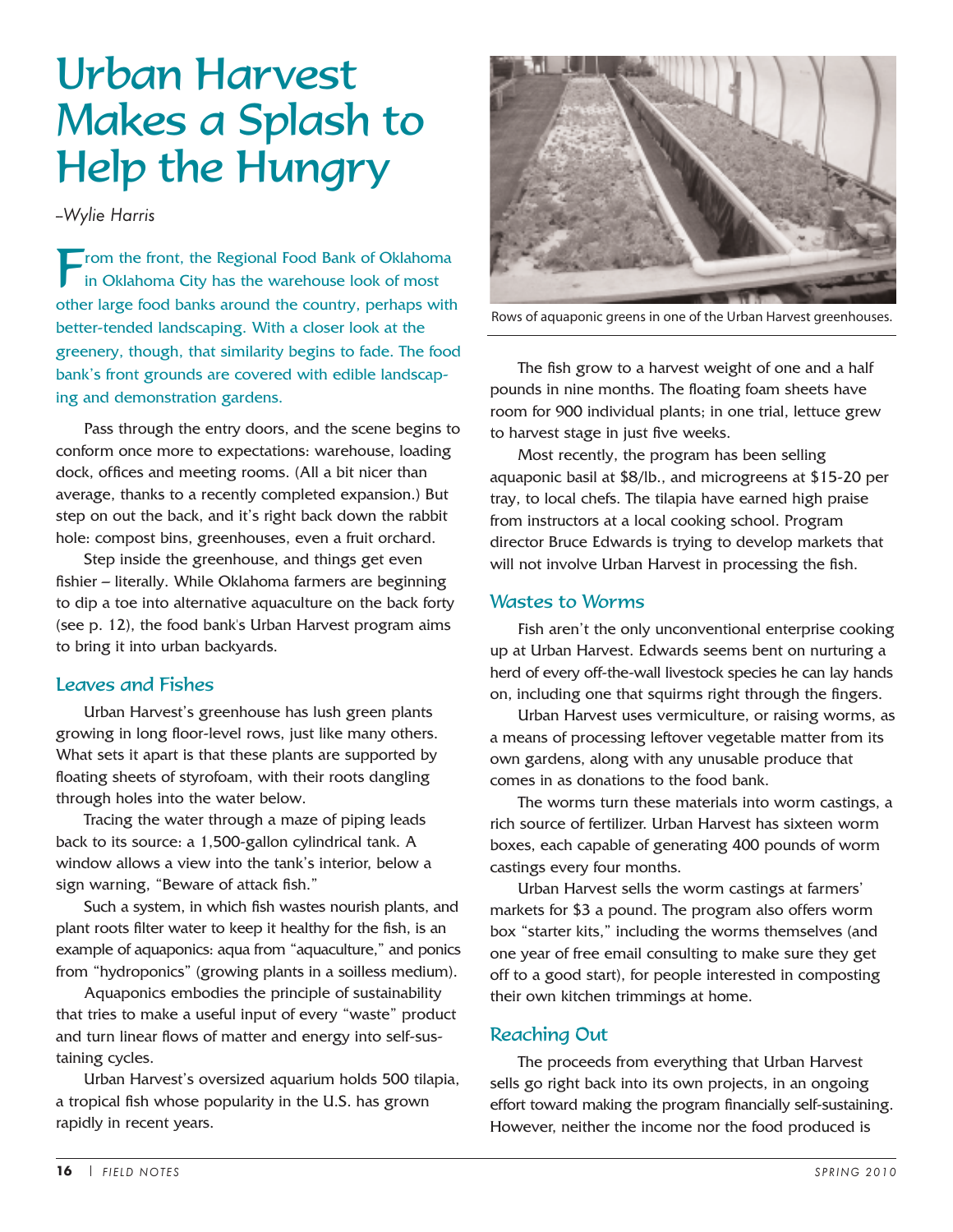enough to have much direct impact on the food bank's budget or food supply.

Instead Edwards guides Urban Harvest to complement the food bank's efforts in less direct ways, by cutting overhead and enabling clients to answer some of their own food needs.

For example, a new initiative, the Red Dirt Soil Builders, puts Urban Harvest volunteers to work sorting more of the food bank's reject produce stream into the program's compost piles. The extra labor means that packaged produce, which formerly went into the trash for lack of time to unwrap each piece, now becomes valuable compost.

Volunteers learn composting skills, and, after 50 hours' time, are eligible for a share of the compost they're helping to make. Meanwhile, by reducing the Food Bank's trash removal bill, the Red Dirt Soil Builders free up space in the budget for tens of thousands of additional meals for Food Bank clients.

#### Food in Community

Urban Harvest's educational efforts don't end with compost. The demonstration gardens on the grounds serve as classroom sites for sessions on topics like 'Gardening 101,' 'Basic Composting,' and 'Edible Landscaping,' open to the public for a small fee (see calendar, p. 20).

In addition, Urban Harvest runs the community garden program in the 53 central and western Oklahoma counties that compose the Food Bank's service area. The tally of gardens is up to 29 (from

## PLANT A ROW

Plant-A-Row is a program for people who want to help feed the hungry in their community by growing food themselves. Launched in 1995, Plant-A-Row was developed by the Garden Writers Association to encourage gardeners to grow a little or a lot extra and donate the produce.

Gardeners can deliver produce at the Regional Food Bank of Oklahoma, or call 405.972.1111 to find a neighborhood partner agency to drop off the donation.



Urban Harvest Director Bruce Edwards displays the submerged roots of the plants protruding through holes in the floating sheets of the aquaponics system.

seventeen in 2004), with an additional ten slated to open this year (see list).

Some gardeners can reduce their own grocery bills by consuming their own crops; others contribute produce to those in need through programs like Plant a Row (see box) and other charitable pathways.

"There's much larger interest," Edwards says, "I think because of the economic times and also because people want to know where their food comes from and how it's grown."

"Last year we gave away 35,000 plants to community gardens, from the greenhouse." In addition, he says, Urban Harvest assists community gardens in other ways. Those can include, among other things, information and education, help with grant research, tools and equipment, materials (compost, manure, straw, etc.), and field operations with the Urban Harvest tractor, vehicles and other power equipment.

Urban Harvest also shares volunteers and helps to coordinate among gardens, and hosts meetings at the Regional Food Bank facility.

From worms in the compost, to fish in the greenhouse, to gardens in unused corners of the city and countryside, Urban Harvest offers many shining examples of ways to think outside the box  $-$  or inside the tank – to solve the all too common problems of poverty and hunger.

## Oklahoma Community Gardens

The following community gardens are listed on Urban Harvest's website, www.regionalfoodbank.org/ Programs/Urban-Harvest. The full document contains details and contact information.

Central Park Neighborhood Community Garden (OKC)

Channing Unitarian Universalist Church Community Garden (Edmond)

City Care Pershing Center (OKC)

City – County Community Garden (Spencer)

Cleveland County Master Gardener Garden (Norman)

CYO – Community Youth Outreach sponsored by Quayle United Methodist Church (OKC)

The Earth Community Garden (Norman)

Edmond Community Garden

Fighting Hunger . . . Feeding Hope Demonstration Community Garden (OKC)

Food and Shelter for Friends Community Garden (Norman)

Moore Community Garden

Mustang Kiwanis Community Garden

Noble Community Garden

Old Town Community Garden (Anadarko)

Our Community Garden (OKC)

Oklahoma State University in Oklahoma City (OKC)

Presbyterian Urban Mission Kids Café (OKC)

Selecman Community Garden (OKC)

St. Charles Community Garden (OKC)

St. James Episcopal (OKC)

Wilson Elementary Community Garden (OKC)

Unity Church Community Garden (OKC)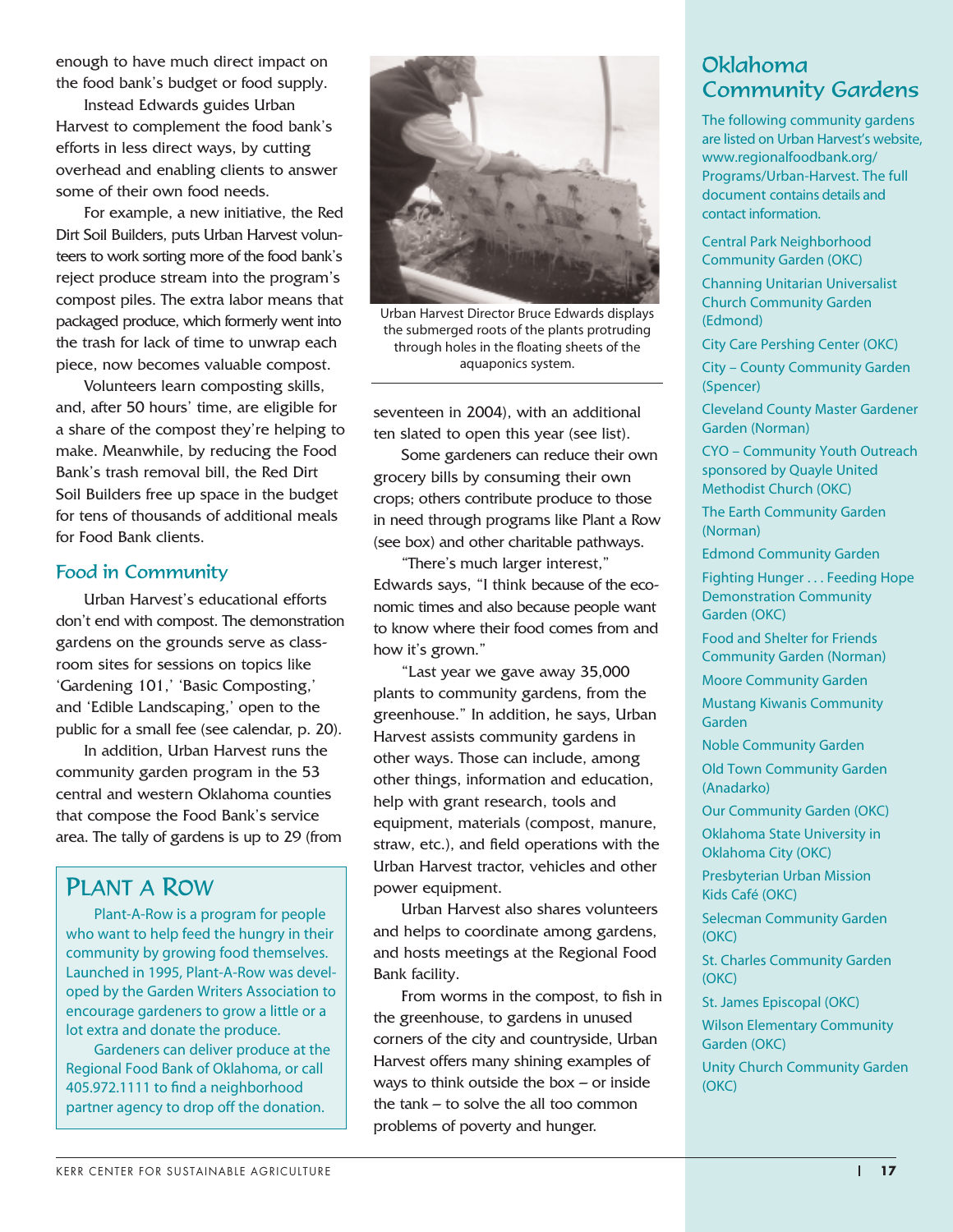# **NEWS** BRIEFS

#### OKLAHOMA

## **Oklahoma Food Co-op Featured in Report on Community Food Enterprises**

In December, the Wallace Center and the Business Alliance for Local Living Economies released a new publication, *Community Food Enterprise: Local Success in a Global Marketplace*. The report highlights and analyzes 24 locally owned food businesses (or "community food enterprises") from around the world, including the Oklahoma Food Cooperative.

"The Oklahoma Food Cooperative is a new concept in food distribution," reads the report. "It brings together regional food producers and consumers through an easy-tonavigate website. With a statewide network of volunteers, the enterprise pumps nearly \$1 million into the pockets of local food producers each year."

The report is available free from www.communityfoodenterprise.org.

## **New Online Directory Connects Eastern Red Cedar Owners and Processors**

In order to address the growing concern over eastern red cedar, The Oklahoma Department of Agriculture, Food and Forestry's Forestry Services division has created an online eastern red cedar market directory.

The directory includes producers of cedar products, cedar cutters, and landowners with cedar wanting to have it purchased or removed. This free and voluntary directory is intended to stimulate the development of a market for eastern redcedar in the state.

ODAFF encourages buyers and sellers to sign up for the directory on the Forestry Services website at www.forestry.ok.gov /ercmarket. The directory is updated monthly, and information submitted will be included for a period of one year.

*SOURCE: ODAFF*

## **New Manual Helps Farm-Fresh Food Find Way into Schools**

Oklahoma's Farm to School (FTS) Program has released a new publication with tips and tools for producers and school service programs to help increase the availability of locally grown foods in schools.

The manual, titled "Tips, Tools and Guidelines for Food Distribution and Food Safety," features several produce and cost calculators, as well as food safety logs for producers.

Chris Kirby, Oklahoma Department of Agriculture, Food, and Forestry (ODAFF) FTS Coordinator, said the manual is intended to help increase participation in the program, not only in Oklahoma but throughout the nation.

"Farm to School is expanding all over the country," she said. "We're excited that Oklahoma is one of the nation's leaders in increasing local food consumption in our school systems."

"This "how-to" manual shows what people can do to get local foods into their schools."

The manual was made possible through funds provided by the USDA Federal State Marketing Improvement Program (FSMIP). The Kerr Center, along with Oklahoma State University and the Oklahoma State Department of Education, assisted the state agriculture department by providing expertise and co-authoring the manual.

The manual is available online at www.okfarmtoschool.com. Requests may also be made by email from chris.kirby@oda.state.ok.us or by postal service: Chris Kirby, Oklahoma Farm to School, Oklahoma Department of Agriculture, 2800 N. Lincoln Blvd., Oklahoma City, OK 73105.

The Oklahoma Farm to School Program began in 2004 as a joint pilot project between the Kerr Center and ODAFF. In 2006, the state legislature made FTS an official state program within ODAFF, creating and funding the Coordinator's position.

As of fall 2009, the program had grown to include 66 school districts and three universities.

*SOURCE: ODAFF*

### NATIONAL

## **USDA Drops Plans for National Animal Identification System (NAIS)**

In February, USDA announced that it would drop the much-maligned National Animal Identification System (NAIS) and instead develop "a new, flexible framework for animal disease traceability."

Agriculture Secretary Vilsack stated that NAIS had received "a failing grade" and that the new system would only require animal traceback to the state of origin. In addition, the new system would:

- Only apply to animals moved in interstate commerce;
- Be administered by the states and tribal nations to provide more flexibility;
- Encourage the use of lower-cost technology; and
- Be implemented transparently through federal regulations and the full rulemaking process.

NAIS had raised considerable concern among small-scale livestock producers because of the burdensome costs required to install the tracing technology on animals, the excessive reporting requirements, and the invasion of privacy issues.

More information on USDA's new direction on animal traceability is available at http://www.aphis.usda.gov/traceability.

*SOURCES: ORGANIC FARMING RESEARCH FOUNDATION, USDA*

## **Food Insecurity, SNAP Enrollment Continue Record-setting Rise**

In November, the USDA released its annual Household Food Security in the United States Report based on findings from the Economic Research Service (ERS). The 2008 report shows the highest levels of domestic food insecurity in the United States since USDA began tracking these national statistics in 1995.

The report shows that 17 million (14.6%) U.S. households were food insecure in 2008, an increase from 13 million (11.1%) households in 2007. According to Secretary Vilsack, this was the largest increase in any one-year period in the history of this report.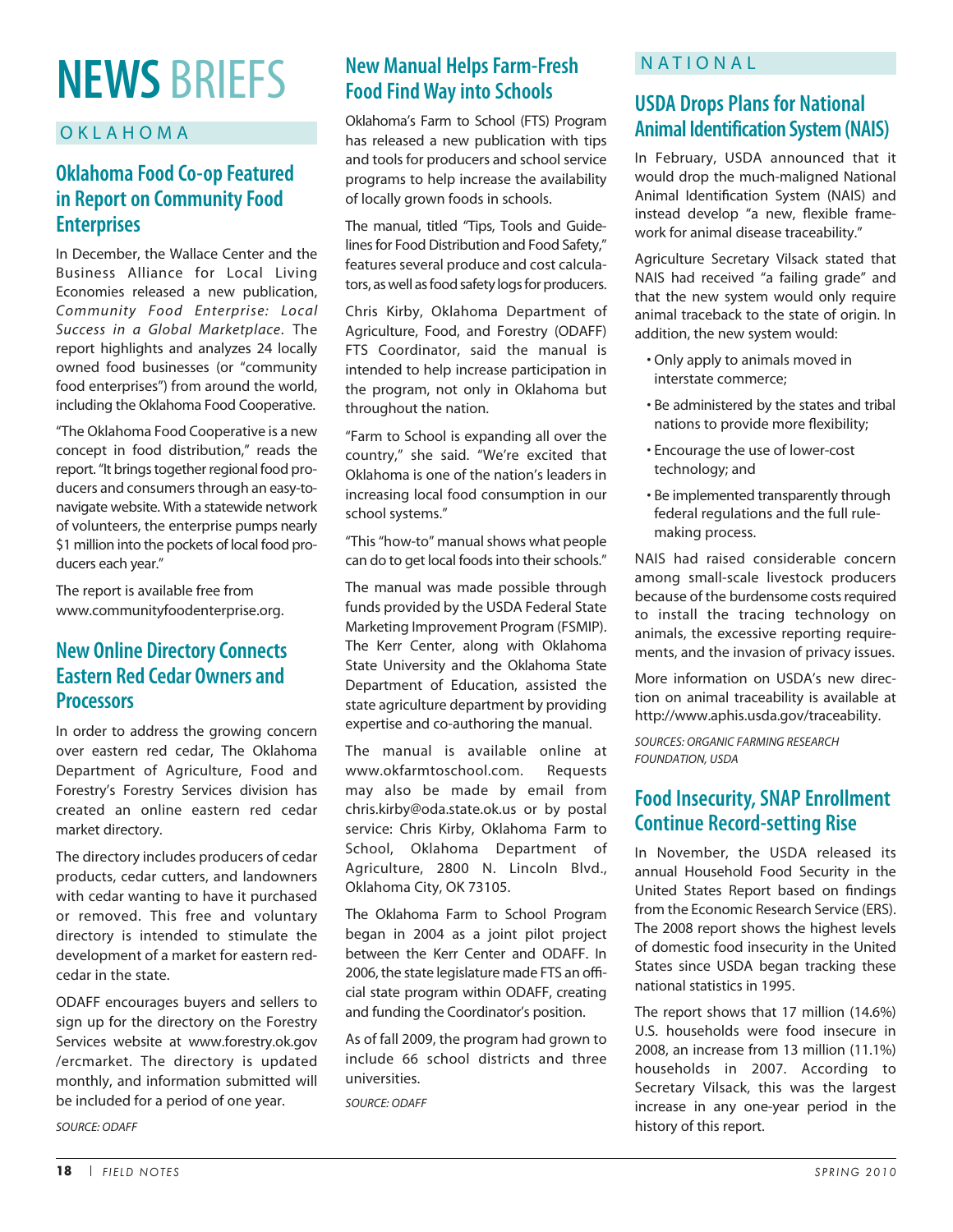According to USDA, over 49 million people lived in these households; thus, 49 million people went without access to sufficient food during 2008. The report also noted that more than one in five children went without enough food during 2008.

Rates of food insecurity were highest in households with incomes near or below the federal poverty line, with children headed by a single adult, and that are Black or Hispanic. Additionally, households in large cities and rural areas were more commonly food insecure than in suburban and outlying city areas.

As of December, more than one in eight Americans received benefits from the Supplemental Nutrition Assistance Program (SNAP), commonly known as food stamps, with the rolls increasing by about 20,000 people per day.

There are 239 counties in the U.S. where at least a quarter of the population receives food stamps. In over 750 counties, SNAP is helping to feed one-third of African Americans.

Children are being aided substantially by food stamps. In more than 800 counties nationwide, one in three children is getting this critical nutrition assistance. In the mid-American cities of St. Louis, Memphis, and New Orleans, half the children get food stamp benefits.

"Forty-nine percent of all U.S. children will be in a household that uses food stamps at some point during their childhood," says Mark R. Rank, Ph.D., poverty expert at the George Warren Brown School of Social Work at Washington University in St. Louis. "Food stamp use is a clear sign of poverty and food insecurity, two of the most detrimental economic conditions affecting a child's health."

Despite this rapid rise in SNAP usage, approximately one in three people potentially eligible for the program do not receive benefits, according to an analysis of participation rates in 2007 recently released by USDA.

In that year, the rate at which eligible participants actually enrolled in SNAP ranged from nearly 100% in Missouri, to 47% in Wyoming. Oklahoma's participation rate fell in the middle, at 69%, two points above the national average.

For an increasing number of people, food stamps are now the sole source of income. According to the Oklahoma Policy Institute, one out of every 37 Oklahomans now has no other income than food stamps, as compared to one of every 50 people nationwide.

*SOURCES: CALIFORNIA EMERGENCY FOODLINK, COMMUNITY FOOD SECURITY COALITION, OKLAHOMA POLICY INSTITUTE, WASHINGTON UNIVERSITY*

## **U.S. Food Waste Increasing**

Despite the increasing importance of food stamps for preventing people in the U.S. from going hungry, an estimated 40% of all food produced in the country is discarded, according to a new federal report.

Each day, every person in the U.S. puts about 1,400 calories worth of food in the garbage, according to researchers at the National Institute of Diabetes and Digestive and Kidney Diseases (NIDDK).

Food waste has increased 50% since previous estimates were made in 1974, and now totals some 150 trillion calories per year. While some food waste occurs at the manufacturing level and during distribution, the researchers noted that more than half of the waste results from inefficient use and spoilage at the household level.

*SOURCE: CALIFORNIA EMERGENCY FOODLINK*

## **Geographic Preference Definition for School Meals Expanded**

A November memorandum from the USDA Food and Nutrition Service (FNS) expanded the definition of "unprocessed" food that is allowed for local purchase by institutions, including schools, that receive funding through Child Nutrition Programs.

Previously, even simply slicing a locally bought apple was not allowed under the rules. In the new memorandum, USDA announced that "cooling, refrigerating, freezing; size adjustment through size reduction made by peeling, slicing, dicing, cutting, chopping, shucking, and grinding; drying/dehydration; washing; the application of high water pressure or "cold pasteurization"; packaging (such as placing eggs in cartons) and vacuum packing and bagging (such as placing vegetables in bags); butchering livestock, fish and poultry; and the pasteurization of milk." are all allowed for locally purchased products in school meals.

This is a huge step forward in helping to provide local, fresh, and nutritious meals to students while helping to rebuild local farm economies.

*SOURCES: COMMUNITY FOOD SECURITY COALITION, USDA*

## **USDA Launches Toll-Free Help Desk for Small Meat and Poultry Processors**

In December the USDA Food Safety and Inspection Service (FSIS) announced the opening of its new small plant help-desk for small, and very small, meat, poultry and egg product processors. The helpdesk also will provide assistance to state and local food regulatory agencies – FSIS' partners in keeping meat, poultry and egg products safe for consumers.

The FSIS small plant help-desk will serve as a "one-stop shop" for plant owners and operators with questions. More than 90% of the 6,000 plants inspected by FSIS are small or very small. FSIS staff will assess callers' requests and provide information and guidance materials that best meet their needs. In situations where the answer is not readily available, the staff will research the issue and follow-up with the caller. As appropriate, the help-desk will provide a portal to other services, such as Ask FSIS, FSIS' existing Internet service offering official agency responses to inquiries on agency policy.

Inquiries can be made to the small plant help-desk by toll-free telephone or by email. The help-desk is open from 8 - 4 EST, Monday – Friday, excluding federal holidays. To speak to a staff specialist during this time, call 1.877.FSISHelp (1.877.374.7435). Customers may also contact the help-desk by email at InfoSource@fsis.usda.gov.

*SOURCE: USDA*